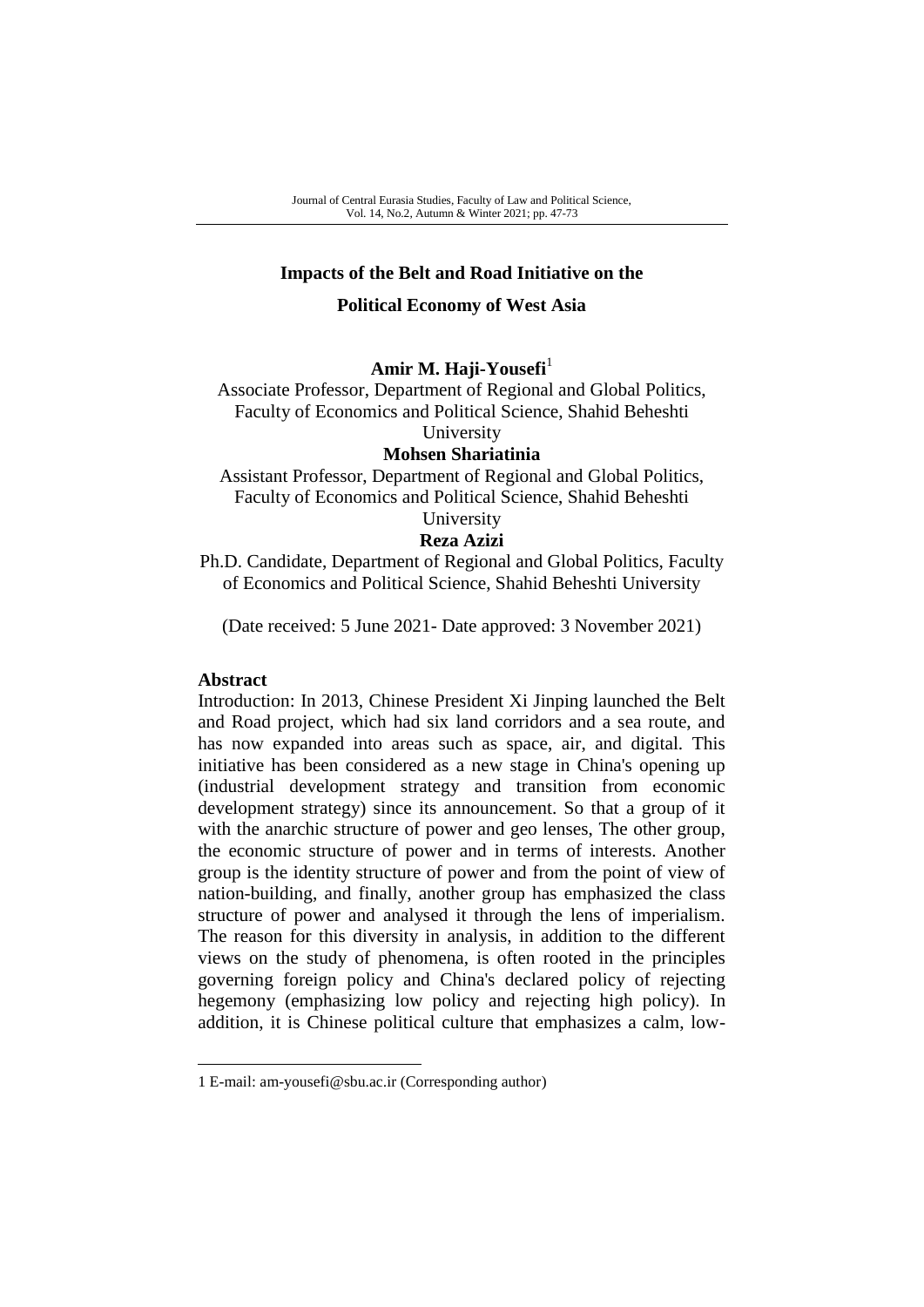cost, and peaceful emergence. Another factor is the complexity of China's international behaviour which has aligned its policies with existing international institutions and has introduced the New Silk Road as a win-win program that addresses both traditional and nontraditional security issues. Most important of all is the flexibility of the new Silk Road, which is managed with a great plan and leads to analytical confusion and often incomplete analysis among international relations researchers in the study of this phenomenon. Less analytical, however, has seen the initiative through the lens of international economic regimes. The concept of international economic regimes is defined by the absence of force, the absence of hierarchy among issues, and the existence of multiple channels of communication between societies. China's five goals ("policy coordination", "facilities connectivity", "financial integration", "unimpeded trade" and "people-to-people bond") are clearly stated in the Silk Road document. Together, these five goals evoke a kind of international regime and these principles seem to be gradually replacing existing international institutions and regimes. In this regard, China has made a series of theoretical and practical actions and efforts for each region. The real situation can be considered the turning point and the beginning of the transition period or the signs and symptoms of the ideal situation, i.e., a complete long-term Chinese regime at the international level and not at the domestic and regional levels.

Research Questions: why China seeks to create a global regime and how it promotes it through various regions, including West Asia, and what are the theoretical and practical measures of the Chinese regime in West Asia? Accordingly, the main issue of this research is: What are the impacts of the Belt and Road Initiative on the political economy of West Asia in the periods between 2013-2021?

Research Hypotheses: The hypothesis of this research is: the belt and road initiative has strengthened and increased GDP and national economic prosperity as the main political goal, strengthening new technologies, especially in the field of transportation and information and communication technology. It has also made economic goals the focus of West Asian foreign policy.

Methodology: For studying this issue, we examined "the Belt and Road Initiative" with an emphasis on West Asia in both theoretical and practical stages. First, by content analysis method, categories from the four selected texts related to the New Silk Road (New Silk Road Mother Document 2015, Sino-Arab Relations Policy Article 2016, Xi Jinping's Speech at the Boao 2021 Annual Assembly, and the Chinese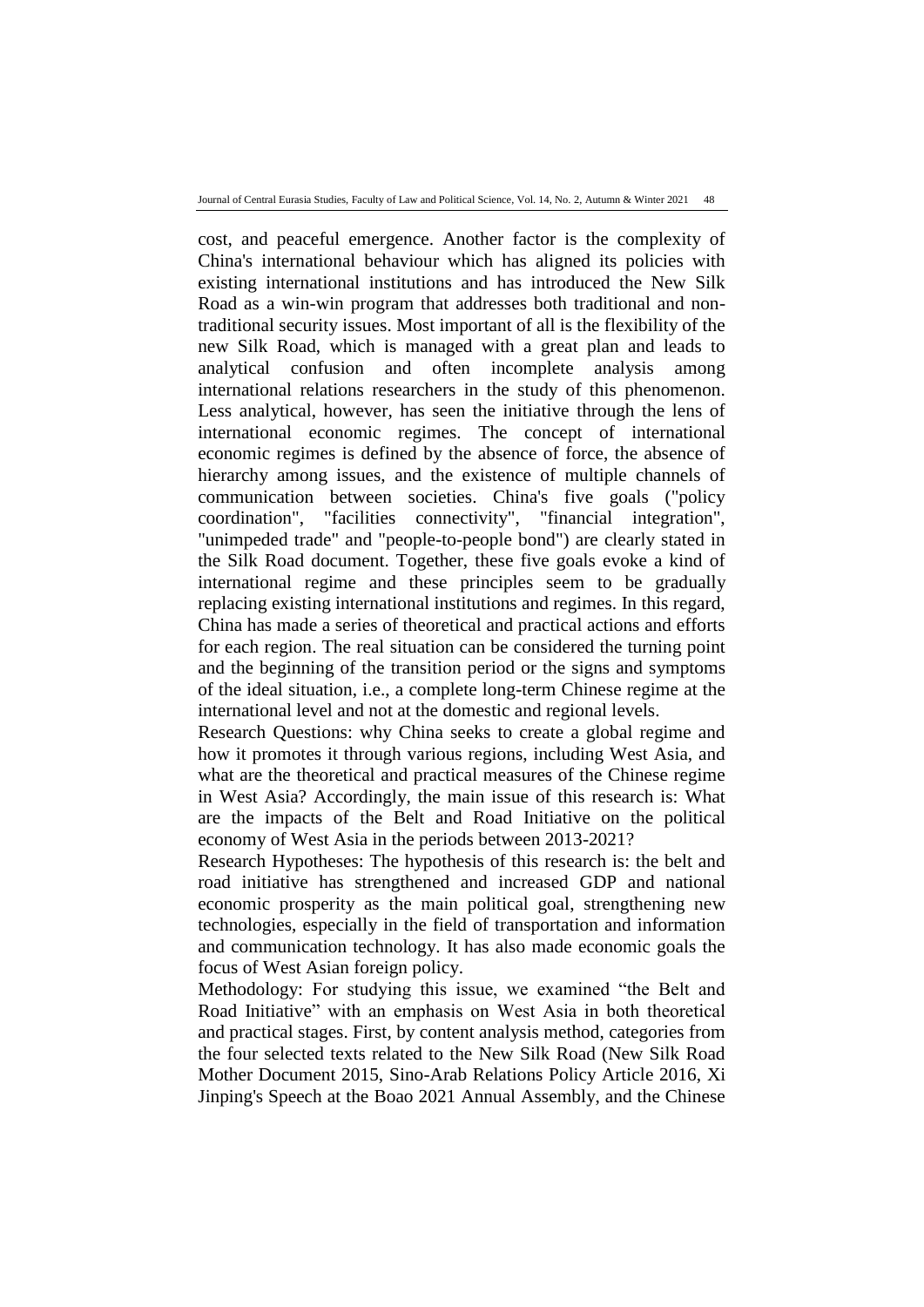Foreign Minister's Five-Article Initiative for West Asia 2021) is identified as China's theoretical action, and in the second stage, the practical action of China in West Asia is described and analyzed using the model of causal economic processes derived from the theory of international economic regimes.

Conclusion: The findings of this study show that China seeks to establish an inverted global regime, with an emphasis on low policies and peacefully through various regions, including West Asia.

#### **Keywords**

Belt and Road Initiative, China, Development, International Regimes, West Asia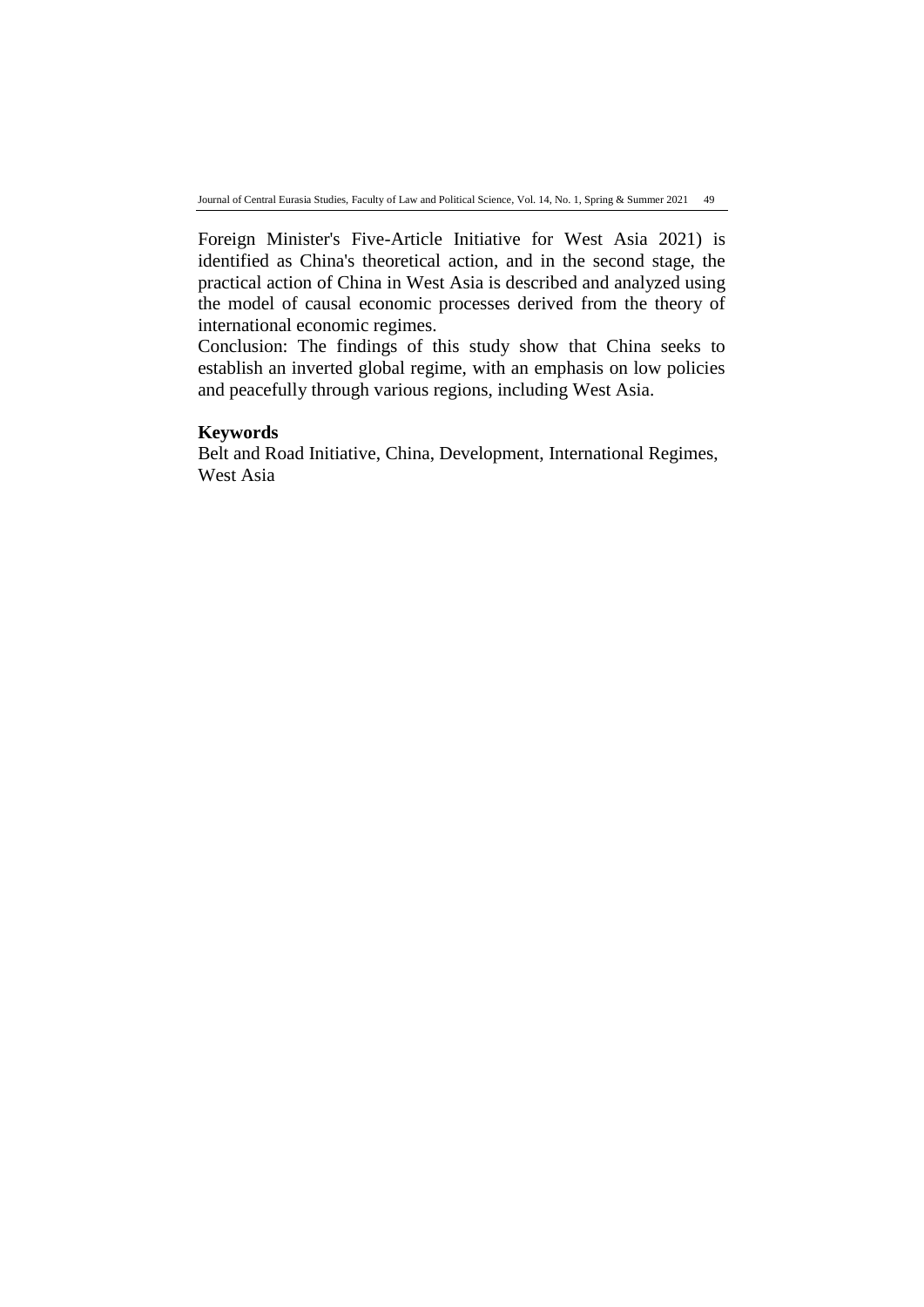**تأثيرهاي ابتکار یک كمربند و یک راه بر اقتصاد سياسی غرب آسيا**

**\* اميرمحمد حاجی یوسفی** دانشیار، گروه سیاست منطقهای و جهانی، دانشکده اقتصاد و علوم سیاسی، دانشگاه شهید بهشتی **محسن شریعتی نيا** استادیار، گروه سیاست منطقهای و جهانی، دانشکده اقتصاد و علوم سیاسی، دانشگاه شهید بهشتی **رضا عزیزي** دانشجوی دکتری، گروه سیاست منطقهای و جهانی، دانشکده علوم اقتصادی و سیاسی، دانشگاه شهید بهشتی

)تاریخ دریافت: 1400/03/15 – تاریخ پذیرش: 1400/08/12(

## **چکيده**

ابتکار یک کمربند و یک راه بهعنوان مرحلۀ جدیدی از برونگرایی چین و تأثیرهای جهانی و منطقهه ای آن از زمان اعالم در سال 2013 تاکنون محل تحلیلهای مختلفی بوده است. در این میان، کمتر تحلیلهی این ابتکار را از دیدگاه رژیمهای بینالمللی اقتصادی نگریسته است. از اینرو، میتوان پرسید کهه چه ین چرا بهدنبال رژیمسازی جهانی است و چگونه آن را از راه مناطق مختلف از جمله غرب آسیا بهه په یش میبرد و کنشهای نظری و عملی رژیمی چین در غرب آسیا چیست؟ بر این اساس، مسئلۀ اصلی ایه ن پژوهش چیستی تأثیرهای ابتکار یک کمربند و یک راه بر اقتصاد سیاسی غرب آسیا در سال هـای ۲۰۱۳ تا 2021 است. برای بررسی این مسئله، ابتکار یک کمربند و یک راه را با تأکید بهر غهرب آسه یا در دو مرحلۀ نظری و عملی بررسی میکنیم. ابتدا با روش تحلیـل محتـوا، مقولـههـایی از درون چهـار مـتن منتخب مربوط به راه ابریشم نوین، سند مادر راه ابریشم نوین ۲۰۱۵، مقالۀ سیاسـتـی عــرب – چــین در سال ۲۰۱٦، سخنرانی شی جین پینگ در مجمع سالانۀ بوآئو ۲۰۲۱ و ابتکار پنج مـادهای وزیــر خارجــۀ چین برای غرب آسیا )2021( را بهعنوان کنش نظری چین، شناسایی و در مرحلۀ بعد با مدل فرایندهای عِلی اقتصادی برگرفته از نظریۀ رژیمهای بینالمللـی اقتصـادی کـنش عملـی چـین در غـرب آسـیا را توصیف و تحلیل میکنیم. یافتههای این پژوهش نشان میدهد که چین بهدنبال رژیمسازی جهـانی بـه صورت وارونه با تأکید بر سیاست سفلی و بهصورت آرام و از راه مناطق مختلف از جمله غهرب آسهیا است.

> **واژگان اصلی** ابتکار یک کمربند و یک راه، توسعه، چین، رژیمهای بینالمللی، غرب آسیا.

E-mail:am- yousefi@sbu.ac.ir مسئول نویسندۀ\*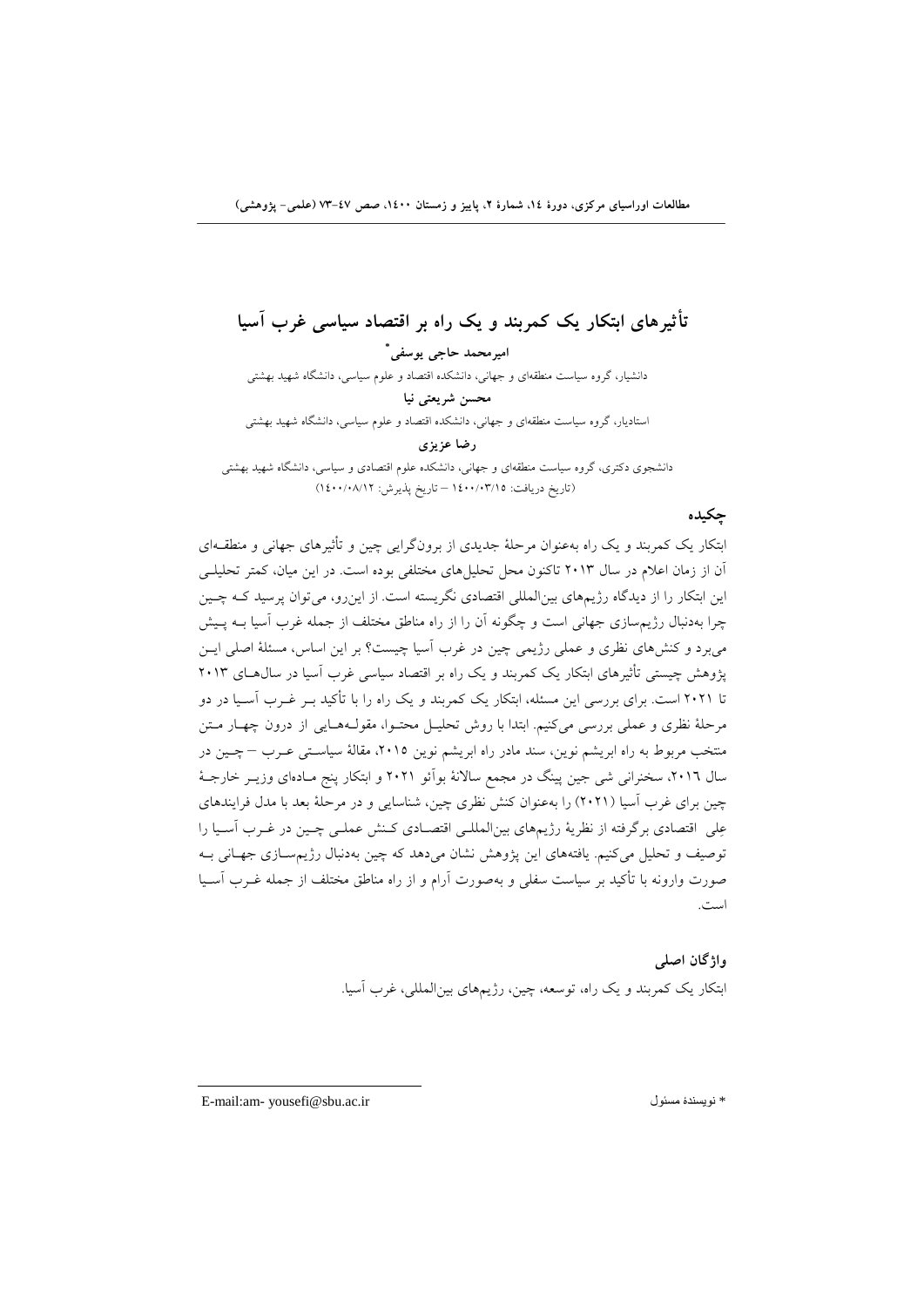#### **مقدمه**

1 شی جین پینگ رئیسجمهور چین، ابتکار یک کمربند و یک راه را در سال 2013 مطرح کهرد که شش راهروی زمینی و یک مسیر دریایی دارد و اکنون ابعاد فضایی، هوایی و دیجیتهالی ههم پیدا کرده است. این ابتکار بهعنوان مرحلۀ جدیدی از برونگرایی چین، توسعۀ صنعتی و گهذار از توسعۀ اقتصادی از زمان اعالم تاکنون مورد تحلیل دیدگاههای مختلفی بوده است. بهه طهوری کهه گروههی آن را از دیهدگاه سهاختار آنارشهیک قهدرت و از دیهد ژئهو ) Sheng 2018, XI 2021, Bakhshi & Tishehyar 2017,)، گروههی از سهاختار اقتصهادی قهدرت و از زاویهۀ منهافع )2020 Ghahramani & Aghaei , 2021 Shafiee & Fallahi)، گروهی ساختار ههویتی قهدرت و از نگاه ملتسازی )2017 ,Zhang 2018, Forbes ,Tee ,Hamilton )و گروهی دیگر بر ساختار طبقاتی قدرت و از دیدگاه امپریالیسم (2018 der Merwe 2019, Harvey) تحلیـل کـردهانــد. دلیل این تنوع در تحلیلها افزون بر بدیهی بودن نگاههای مختلف در بررسی پدیـدههـا بیشــتر ریشه در اصول حاکم بر سیاست خارجی و سیاست اعالمهی چهین در رد هژمهونی )تأکیهد بهر سیاست دانی و رد سیاست عالی)، فرهنگ سیاسی ویژه چین مبنی بر ظهور آرام و بی سروصدا، کمهزینه و مسالمتآمیز، پیچیدگی رفتار بینالمللی چین در تنظیم حرکهت خهود بهر بسهترهای نهادی موجود بینالمللی و معرفی راه ابریشم نوین بهعنوان ابتکار برد-برد، پوشش حهوزه ههای گوناگون از حوزۀ مسائل امنیت سنتی گرفته است تا مسائل امنیت غیرسنتی در ابتکار و از همهه مهمتر انعطاف و در حال شدن بودن راه ابریشم نوین و راهبری آن با یک طرح کهالن دارد کهه سبب سردرگمی تحلیلی و غالباً ناقص و ناکامل در بررسی این پدیده برای علما و پژوهشگران روابط بینالملل شده است. در این میان، کمتهر تحلیلهی، ابتکهار یهک کمربنهد و یهک راه را از دیدگاه رژیمهای بینالمللی اقتصادی نگریسته است. مفهوم رژیمهای بهین المللهی اقتصهادی بها نبود زور، نبود سلسله مراتب در میان مسائل و وجود چندین کانال ارتباطی میان جوامع تعریف میشود و چین هم پنج هدف و قاعدۀ »هماهنگی سیاست»، »پیوند میان تأسیسهات »، »تجهارت آزاد و بدون مانع»، »ادغام مالی» و »ارتباط مردم با مهردم » را در یگانهه سهند راه ابریشهم نهوین بهطور روشن مطرح کرده است که بهنوعی شیوۀ حرکت چین در نظام بهین الملهل را بها نهوعی همسانی و نزدیکی مفهومی با رژیمهای بینالمللی اقتصادی و نیز نوعی رژیهم سهازی در سهط جهانی همراه میسازد. بنابراین آیا نمیتوان گفت که چین بهدنبال رژیمسازی جهـانی اسـت و آن را از راه مناطق مختلف از جمله غرب آسیا در نظر گرفته و برای هر منطقه هم یهک سهری کنشها و تلاشهای نظری و عملی انجام داده است؟ آیا نمی توان شـرایط واقعـی را بـهعنـوان نقاط عطف و آغاز دورۀ گذار یا نشانهها و ردپاهایی برای شرایط ایدهآل یعنی یک رژیم کامهل

<sup>-</sup>1. The Belt and Road Initiative (BRI)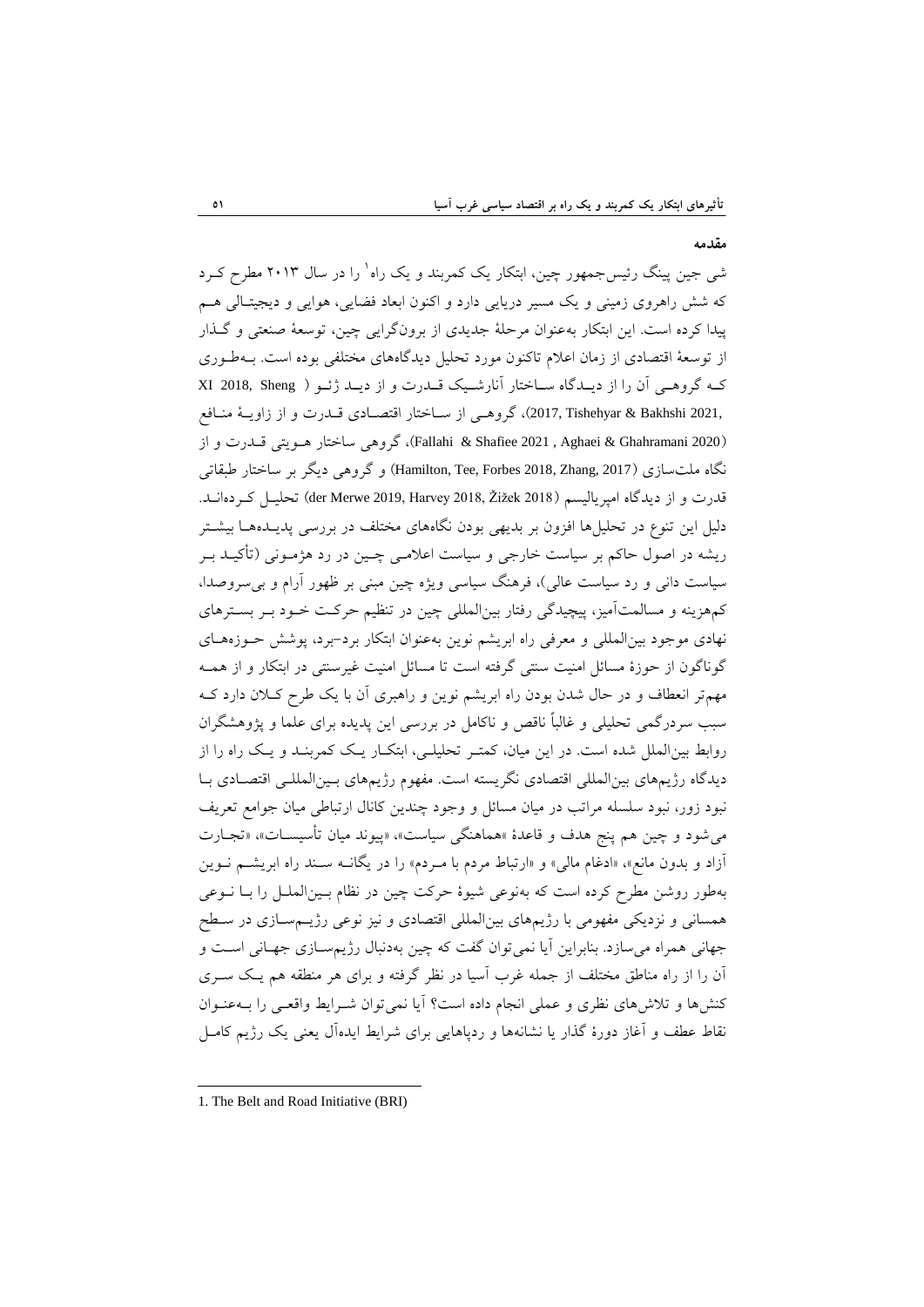چینی در سطح بین المللی و نه داخلی و منطقهای در بلندمدت در نظر گرفت؟ در این مقالـه در پی راستیآزمایی این مسئله هستیم که آن را بهوسیلۀ متون ابتکار یک کمربند و یک راه بهمثابهۀ بهترین راه برای مستندکردن و نشاندادن رژیمسازی نظری چین و تبیـین پـژواک آن در کـنش عملی چین در مناطق مختلف از جمله در غرب آسیا بهعنوان مورد پژوهش بررسی کرده است. از اینرو، مسئلۀ این پژوهش چیستی کنش رژیمی نظری بینالمللی و چگونگی کهنش رژیمهی عملی چین در غرب آسیا (پنج کشور ایران، عربستان، امارات متحد عربی، مصر و الجزایـر کـه از بالاترین سطح مشارکت راهبردی با قید جامع از میان ۱۹ توافق چین با غرب آسیا برخوردار هستند) بهعنوان تأثیرهای رژیم بین|لمللـی ابتکـار یـک کمربنـد و یـک راه بـر ایــن منطقــه در سالهای 2013 تا 2021 است. در واقع، پرسش اصلی این پژوهش این است: »تأثیرهای ابتکهار یک کمربند و یک راه بر اقتصاد سیاسی غرب آسیا چیست؟»

**چارچوب مفهومی و نظري: رژیمهاي بينالمللی اقتصادي**

چارچوب نظری این نوشتار مـدل علـی فراینـدهای اقتصـادی برگرفتـه از نظریـهٔ رژیــمهـای بینالمللی اقتصادی کیوهان و نای در کتاب قدرت و وابستگی اسهت. کیوههان و نهای مفهاهیم هنجارها، اصول، قواعد و رویهها را با مفهوم واحد »قواعد روشهن » بیهان مهی کننهد: »رژیهم هها، نهادهایی هستند که قواعد روشن دارند، توسط دولتها توافق میشود، و به مجموعۀ خاصی از مسائل در روابط بینالملل مربهوط مهی شهوند ». کیوههان و نهای بهرای دقهت بیشهتر و دوری از کلیگویی، این مفهوم از رژیمهای بینالمللی را در چارچوب پاسخ به دومین پرسش مهم کتاب خود مطرح ساختند یعنی چرا و چگونه رژیمهای بینالمللی تغییر مهی کننهد؟ در دیهدگاه آن هها وابستگی متقابل اقتصادی بر سیاست جهان و رفتار دولتهها تهأثیر مهی گهذارد، امها اقهدام ههای حکومتها نیز بر الگوهای وابستگی متقابل تأثیر میگذارد. حکومهت هها بها ایجهاد یها پهذیرش رویهها، قواعد یا نهادهایی برای فعالیتهای خاص، روابط بینادولتی و فراملی را تنظیم و کنترل میکنند. کیوهان و نای این ترتیبات حکمرانی را رژیمهای بـینالمللـی ٰ مـیiامنـد. در دیــدگاه کیوهان و نای وابستگی متقابل حتماً به همکاری منجر نمیشود؛ همـانطـور کـه بــه ضــرورت سبب تنازع هم نمي شود (Keohane and Nye, 2012).

کیوهان و نای چهار مدل را برای چرایی و چگونگی تغییر رژیمهای بهین المللهی اقتصهادی مطرح میکنند که با توجه به اینکه سه مفهوم اصلی در مدل اول آنهها یعنهی مهدل فر اینهدهای اقتصادی ظرفیت تبیینی بیشتری نسبت به سـه مـدل دیگـر دارد، همچنـین ایــن مـدل تناسـب بیشتری با واقعیتهای ابتکار یک کمربنهد و یهک راه در غهرب آسهیا دارد، آن را بهرای تبیهین رژیمهای بینالمللی اقتصادی راه ابریشم نوین در غرب آسیا انتخاب کردهایم که مفهاهیم آن در

<sup>1 .</sup>International regimes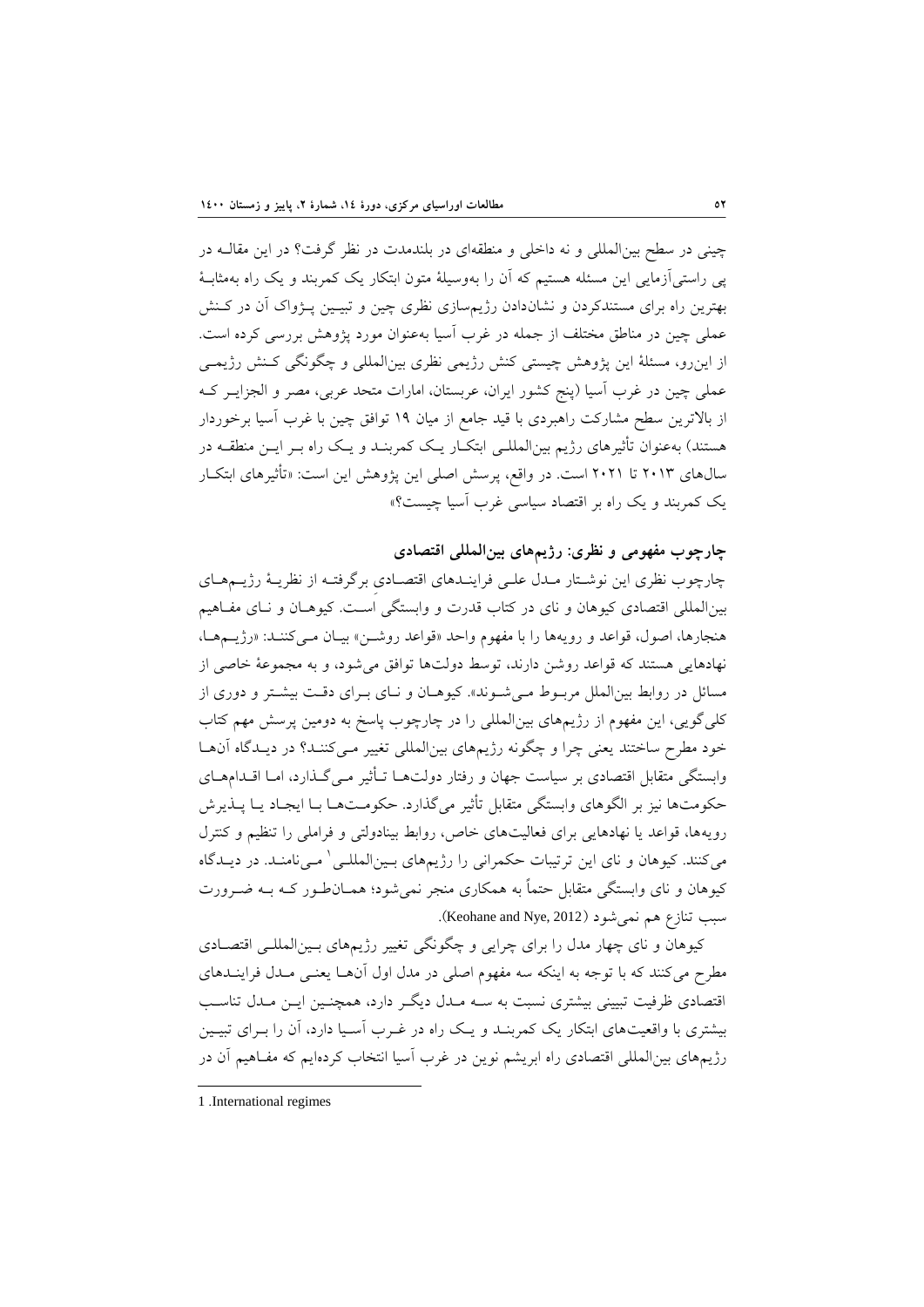ادامه میآید: تغییرهای فناوری و وابستگی متقابل اقتصادی و تقاضاهای سیاسهی داخلهی بهرای افزایش استاندارد چرا که رفاه اقتصادی ملبی هـدف سیاسـی مسـلط اسـت و افـزایش تولیـد ناخالص ملی نشانۀ سیاسی اساسی است و همچنین سـودها و مزایـای کـلان ناشـی از تحـرک بینالمللی سرمایه، کاال و کار به دولتها انگیزۀ تغییهر یها بازسهازی رژیهم ههای بهین المللهی را میدهد که نتیجۀ این سه فرض میشود، تغییر رژیمهای بینالمللی موجود ( ,Keohane and Nye .)<sup>2012</sup>



Source: (Authors)

اولین فرض الگوی فرایند اقتصادی تغییر رژیـم ایـن اسـت کـه تغییـر فنـاوری و افـزایش وابستگی اقتصادی رژیمهای بینالمللی موجود را منسوخ میکند. آنها برای عهدهداری افزایش حجم معاملات یا شکلهای جدید سازمانی که برای نمونه، توسط شرکتهای فراملی شـناخته میشوند، ناکافی هستند. نهادها، قواعد و رویههای تأسیسشده با ناکارآمدی یا فروپاشی تهدیهد خواهند شد. فرض دوم این است که دولتها برای افزایش سطح زندگی بـهشـدت زیـر فشـار پاسخگویی برای مطالبات سیاسی داخلی خواهند بود. رفاه اقتصادی ملی بهشکل معمول ههدف اصلی سیاسی خواهد بود و افزایش ناخالص ملی شاخص مهم سیاسی خواههد بهو د ) Keohane .(and Nye, 2012

فرض سوم این مدل این است که سودها و مزایای کالن اقتصادی نتیجۀ حرکت بینالمللهی سرمایه، کالاها و در برخی موارد کار به دولت انگیـزههـای قـوی بـرای اصـلاح یـا بازسـازی رژیمههای بمینالمللمی برای بازگردانمدن اثربخشمی آنهما مهدهصد. دولمتهما در ممورد توزیع دستاوردها جهدل خواهنه کرد و از مسئلۀ ازدستدادن استقلال ناشهی از افـزایش وابستگی اقتصادی (آسـیبپـذیری و همچنـین حساسـیت) شـکایت خواهنـد کـرد. امـا آن۱مـا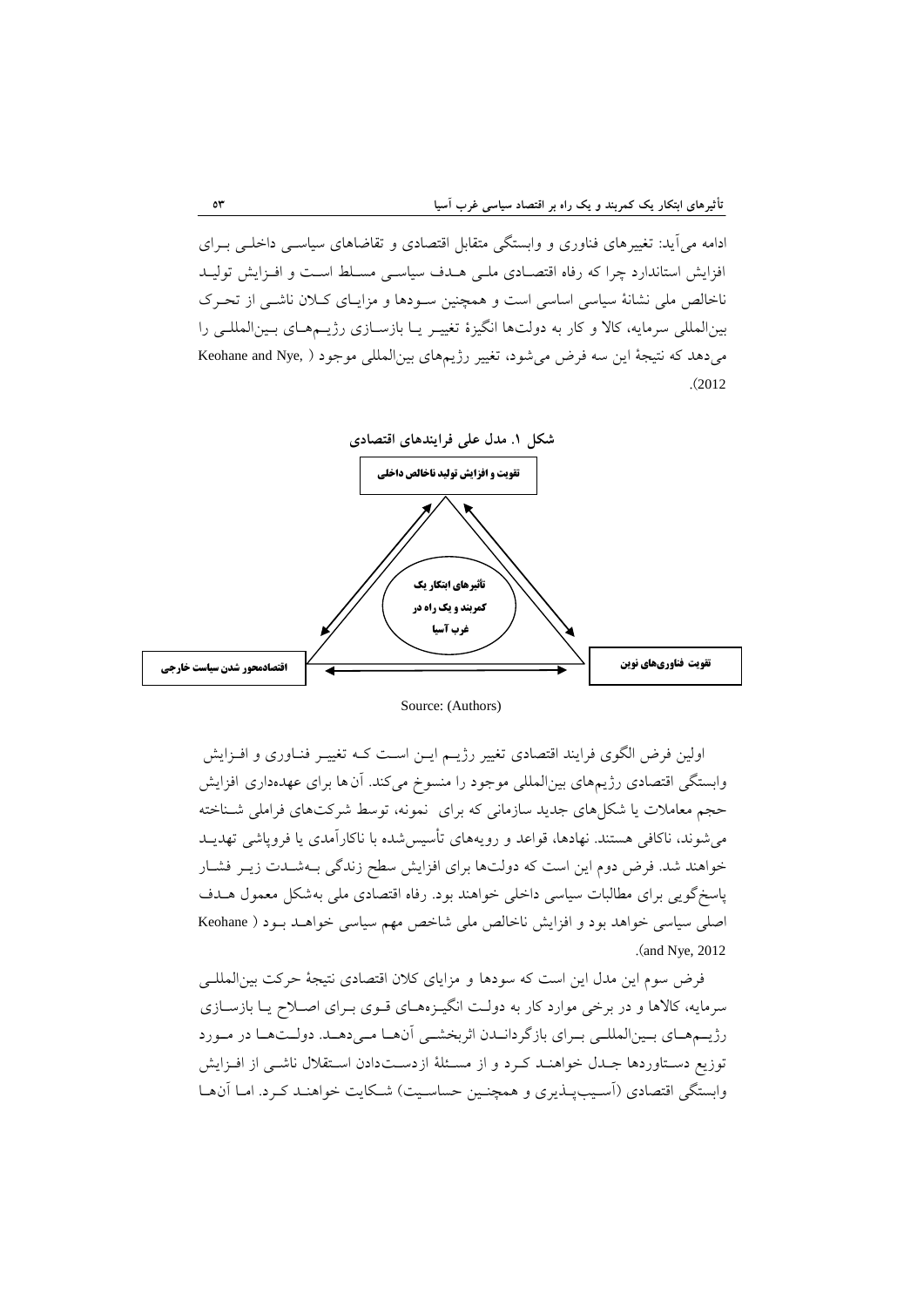بهطور کلی میفهمند وقتی خواستهههای سیاسهی داخلهی بهرای رفهاه اقتصهادی بیشهتر وجهود داشته باشد، هزینههای رفاهی گسست روابط اقتصادی بینالمللیی اجهازه دادن بهه آنهها تها بهه هرجومرج منجر شوند از مزایای خودمختاری بیشتر است. با اکهراه، آنهها بهه رشهد وابسهتگی متقابل اقتصادی اجبازه مهی دهند و حتبی با اکراه بیشتر، اما ناگزیر با ایجاد پاسخ های سیاستگذارانۀ یکپارچه، به همکاری در ساخت رژیمهای جدیهد بهین المللهی پهیش مهی رونهد .(Keohane and Nye, 2012).

# **روششناسی پژوهش**

در این مقاله به دو روش بهدنبال دستیابی به »فهم شیوۀ رژیمسهازی چهین در نظهر و عمهل در غرب آسیا بهعنوان تأثیرهای ابتکار یک کمربند و یک راه بر اقتصاد سیاسی این منطقهه هسهتیم. در روش اول بر پایهٔ «تحلیل محتوای کیفیِ» ٰ چهار متن منتخب مربوط به راه ابریشم نوین، بــه فهم شیوۀ کنش رژیمی نظری چین میپردازیم:

.1 سند مادر راه ابریشم )2015 ,NDRC )که چین دو سال بعد از اعالم ابتکار در سهال 2013 آن را منتشر کرد. در این سند هدفها، چارچوب، اولویتها و سـازوکارهای همکـاری ابتکـار یک کمربند و یک راه را تبیین میکند؛

.2 مقالۀ سیاستی روابط چین و عرب )2016 ,Paper Policy Arab s'China )که چه ین آن را بها هدف تبیین سیاست عربی چین و تعمیق و تقویت روابط همکاری راهبـردی جـامع و توســعۀ مشترآ چین و عرب در ابعاد گوناگون علم و فناوری، فرهنگی -اجتماعی، اقتصادیسیاسه ی و امنیتینظامی منتشر کرد؛

.3 سخنرانیای که شی جین پینگ در مجمع ساالنۀ بوآئو )2021 ,Xi )با هدف تبیهی ن ابتکهار بهعنوان یک فرصت و یک نسخه در شـرایط بحرانـی جهـان امـروز بـرای بشـریت بـهویـژه کشورهای آسیایی کرد.

.4 ابتکار پنج مادهای وزیر خارجۀ چین برای غرب آسیا )2021 ,Wang )کهه او بهرا ی ایجهاد ثبات در خاورمیانه در سفر به عربستان از آن رونمایی کرد. سهپس بالفاصهله بهه ایه ران سهفر و توافقی 25 ساله با ایران امضا کرد.

روش دوم توصیفی – تحلیلی است و بـر اسـاس مــدل رونــدهای علــی اقتصــادی بــا ســه شاخص تقویت فناوریهای نوین (انرژی، حملونقل، عمرانی، صنایع)، افزایش تولید ناخـالص داخلی (تجارت خارجی، سرمایهگذاری خارجی) و تقویت اقتصادمحورشدن سیاست خـارجی پنج کشور دارای توافق مشارکت راهبردی جامع با چین، رژیمسازی چینه ی در عمهل در غهرب

<sup>-</sup>1.Qualitative content analysis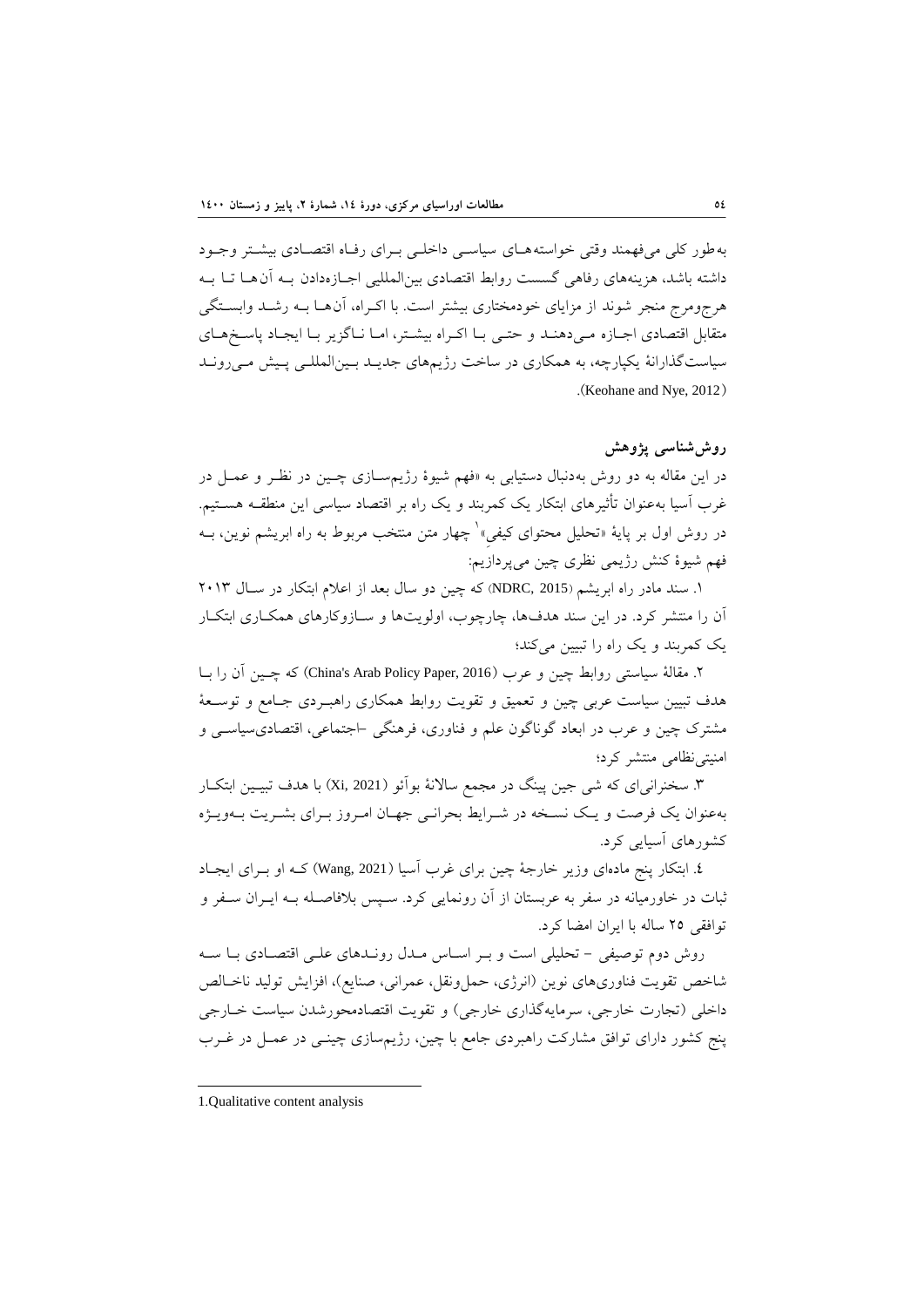آسیا را در سالهای 2013 تا 2021 توصیف و تحلیل میکند )شکل 1(. البته روش این پژوهش در بخش اول، تحلیل محتوای استقرایی است. بهطور کلی تحلیل محتوا بهه ههر رویهه ای گفتهه میشود که برای تحلیل، تلخیص، طبقهبندی و استنباطکردن ویژگیهای خهاص از مهتن منجهر میشود و در مواردی معناهای پنهان واقع در آن آشکار شده و گاهی امکان مقایسۀ چندین متن را به ما میدهد. تحلیل محتوای استقرایی در مقابل تحلیل محتوای قیاسهی بهه کهار مهی رود. در روش تحلیل محتوای استقرایی پژوهشگر از بهکارگیری طبقههای از پیش تعیهین شهده اجتنهاب میکند و در عوض اجازه میدهد که طبقهها و نامشان از درون دادههها بیهرون آینهد ) Momeni 2013 .Rad et al). مراحلی ضروری در تحلیل محتوای استقرایی در جدول (1) نشان داده شـده است. در ابتدا تحلیل دادهها با خواندن مکرر متن برای غوطـهورشـدن در آنهـا و یـافتن درک .)Momeni Rad et al., 2013( میشود آغاز کلی

واحد تحلیل**،** کوچکترین جزء پیکرۀ متن است که برای رسیدن به ههدف پهژوهش در آن رویدادها و توصیف مفاهیم بررسبی میشود. در ایـن مقالـه واحـدهای تعریـفشـده شـامل جملههای اصلی منتخب از چهار متن منتخب هستند. متنها کلمه به کلمه خوانده میشهوند تها رمزها استخراج شوند. این فرایند به طور پیوسته از استخراج رمزها تا نهام گهذاری آنهها تهداوم مهی یابهد )2005 ,Shannon; 1997 ,Panahi-Shariat-Ghazi). مقولهۀ تحلیهل، ابهزار اصهلی تحلیهل محتواست و همان عنوانی است که پس از تعیین واحد تحلیل به واحدهای استخراج و بررسهی شده برای دستهبندی آنها داده میشوند. تحلیل محتوا به سبب مقولهبندیهایش موفق مىشهود یا شکست می خورد. از این رو، مقولهها و واحدها در فن تحلیـل محتـوا از اهمیـت بـهسـزایی برخوردارند (2005 ,Ghazi-Shariat-Panahi, 1997; Shannon, بنابر آنچه گفتـيم، پــس از مرحلــهٔ نامگذاری رمزها، آن ها براساس تفاوتهما یـا شـباهتهایشـان بـه داخـل مفـاهیم (مقولـههـا) دستهبندی می شوند. در مرحلۀ بعد مفاهیم (مقولهها) براساس جامعیت (امکـان جـایگیــری در طبقۀ مشخص)، همگنی (هویت مشخص و جداگانـۀ هـر مفهـوم)، عینیـت (قواعـد مشـخص پذیرفتهشده در محافل پژوهشی)، نظم (توجه به همـۀ محتـوای مربـوط) و عمومیـت (ارتبـاط نظری یافتهها با یکدیگر ) در طبقههای مشخصی جای می گیرند. سـرانجام بـه ازای هـر مفهـوم (مقوله) و برای تدوین نظام مقولهها، شواهدی از خود متن ها به عنوان توصیف مقولـههـا نقــل قول می شود (Salarzadeh Amiri, 1969).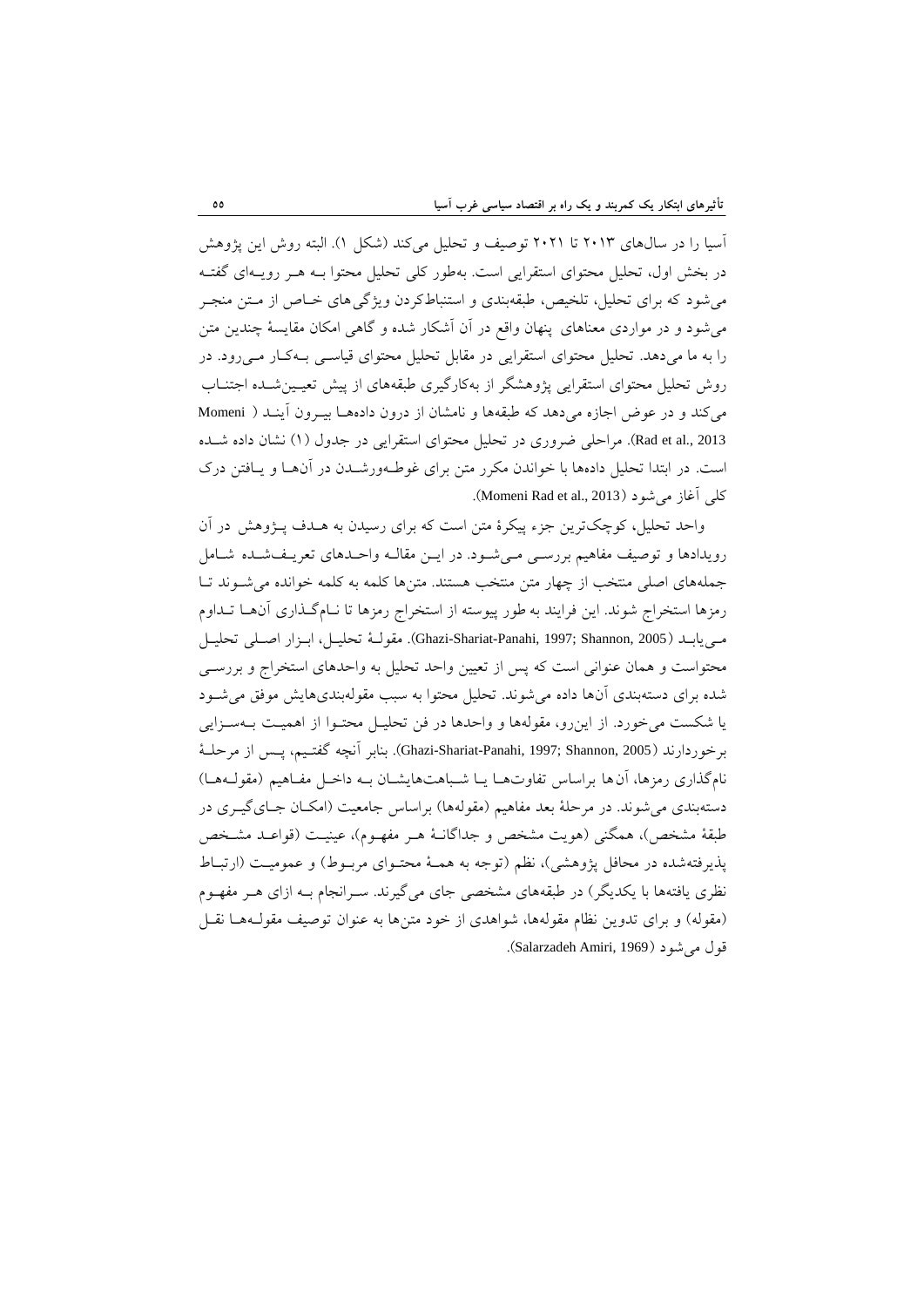|                                                                                          | مفاهيم   طبقه- | شناسه رمزها | فراواني                      | برچســ   | رديف   جملــــهــــای |          |  |  |  |  |
|------------------------------------------------------------------------------------------|----------------|-------------|------------------------------|----------|-----------------------|----------|--|--|--|--|
| ها                                                                                       |                |             |                              | ها/رمزها | اصلی متون             |          |  |  |  |  |
|                                                                                          |                |             | برحسب تكـرار   ارجــاعهــا و |          |                       |          |  |  |  |  |
|                                                                                          |                | منابع       | رمزها                        |          |                       |          |  |  |  |  |
| $\cdots$                                                                                 | $\cdots$       |             |                              |          |                       | $\cdots$ |  |  |  |  |
| $\mathcal{C}_{\text{oumon}}(\mathcal{M}_{\text{oumon}}, \mathcal{D}_{\text{od}})$ at all |                |             |                              |          |                       |          |  |  |  |  |

جدول .1 فرایند تحلیل محتوای استقرایی

Source: (Momeni Rad et al.)

# **1 كنش نظري رژیمی چين**

باتوجه به اهمیت تعیین شناسه برای بهدستآوردن نکتههای اصلی استنباط مفاهیم، طبقــهبنــدی و استخراج نظریۀ رژیمهای بین|لمللی راه ابریشم نوین از متن۵ای چینی، شناسـههـا بــه شــرح جدول (٢) تعریف می شوند:

| شناسه            |                           | نام                           |            |             |
|------------------|---------------------------|-------------------------------|------------|-------------|
| BRI <sub>d</sub> | $D = Document$            | سند مادر راه ابریشم سال ۲۰۱۵  |            |             |
| BRI <sub>c</sub> | S= speech                 | سخنرانی شی جین پینگ در مجمع   |            |             |
|                  |                           | بوآئو در سال ۲۰۲۱             |            | س∙,المللے,  |
| $BRI_{pp}$       | $PP =$<br>policy<br>paper | مقاله سیاستی روابط چین و غرب  | <b>BRI</b> | ر اه        |
|                  |                           | ۲۰۱٦                          |            | ابر يشـ     |
| BRI <sub>I</sub> | <b>I</b> = Initiative     | ابتكار پنج مادهاى وزير خارجهٔ |            | نـــــــوين |
|                  |                           | چین برای غرب اّسیا در سال     |            | چين         |
|                  |                           | ۲۰۲۱                          |            |             |

# جدول ٢. شناسهها

#### Source: (Authors)

بعد از بررسی همۀ دادهها از منابع چهارگانۀ منتخب، جملههای معنهادار اسهتخراج شهد. در گام بعد، دادههای معنایی یک رمز یا برچسب را به خود اختصاص داد. سپس برحسهب میهزان تکرار رمزها در منابع با مجموع 1020 رمز، رقم مربوط به فراوانی در مقابل آن درج شهد. بعهد از آن، شناسه یا همان منابع مورد نظر رمزها در ستون شناسه درج شد، رمزهای مشترک در یک (مقوله) واحد در آمدند و سرانجام مقولها در طبقههای سهگانه جای گرفتند.

<sup>1</sup> The Action of the Chinese regime in theory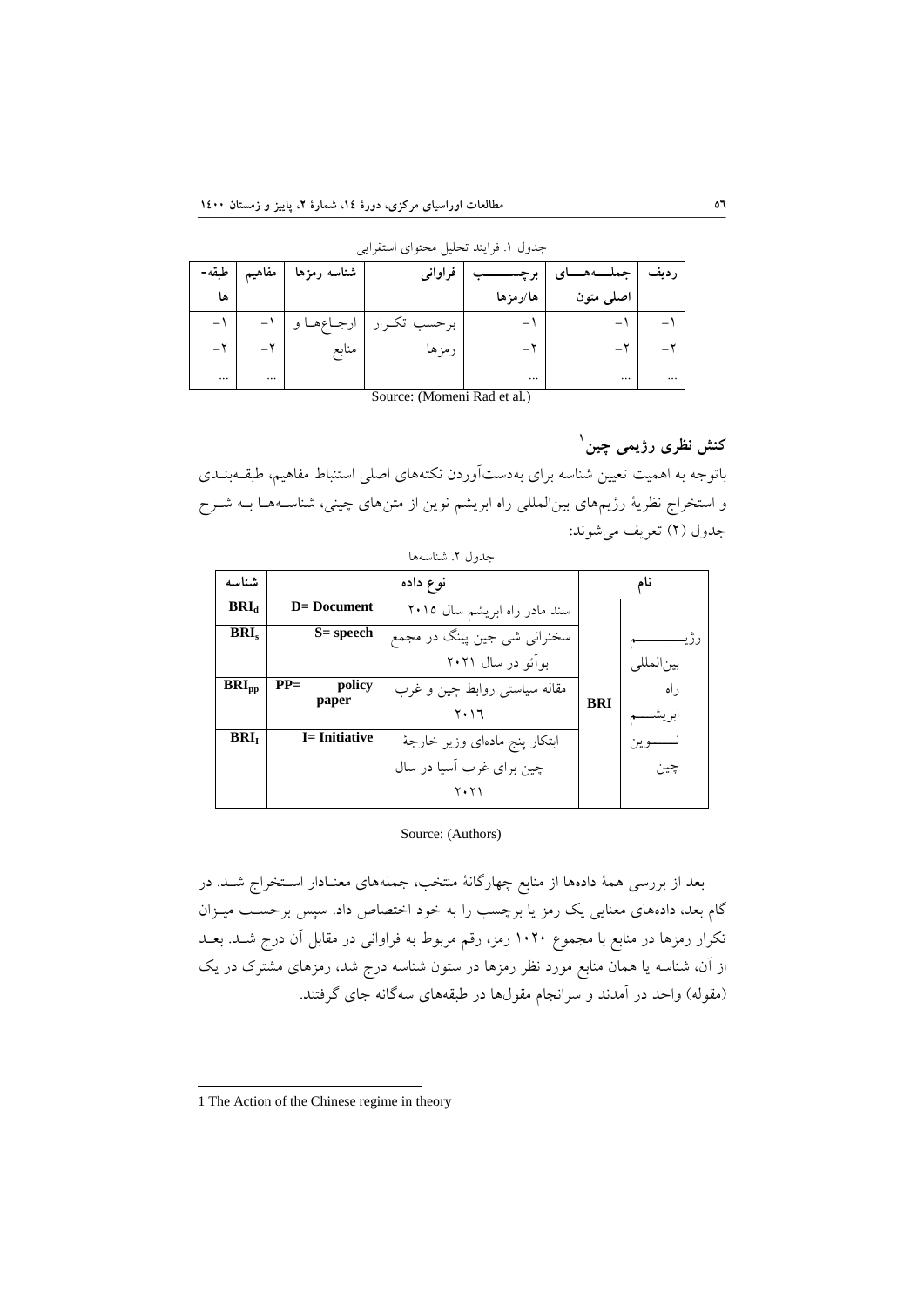#### جدول .3 نکتههای اصلی، رمزها و مقولهها **ردیف نکتههاي اصلی رمز فروانی** رمزها<br>**۲**۰٤ **شناسه رمزها مفاهيم )مقولهها(** 1 با رشد روزافزون کاستیهای حاکمیت، اعتماد، ابتکار ضامن نظهم نوسعه و صلح، تنها ابتکار برای پیشبرد صلح و | و صلح جهانی توسعۀ جهانی باقی میماند.  $BRI<sub>I</sub>$ **BRI<sup>p</sup>**  $\text{BRI}_d^p$ **BRI<sup>s</sup>** نظههههههههههم بسینالمللسی توسعهمحهور مصهههههلحانه )پهههههههاکس ســـــینیکای ٔ توسعهمحور( ۲ باید تلاش۵هایی بـــرای یکپــارچگی راهبردهــای توسعۀ کشورها در امتداد کمربند و راه صورت گیرد. | تــــــلاش بـــــرای یکپــــــــــارچگی راهبردهای توسهعۀ کشورها **BRI<sup>d</sup> <sup>66</sup> BRI<sup>s</sup> BRI<sup>I</sup> BRI<sup>p</sup> p** یکپــارچگ*ی* جهانی 3 ابتکهار بههرای پشهتیبانی از رژیههم تجههارت آزاد جههانی و اقتصهاد جههان بههاز در روح همکاریهای منطقهای باز طراحی شده است. پشتیبان رژیمههای بینالمللی موجود **BRI**<sub>d</sub> 11. **BRI<sup>I</sup> BRI<sup>p</sup> p** قانونمندی و نهادمندی 4 چین حاضر است با کشورهای عربی و بهطهور مشمترک نظم بسینالمللسی را عادلانسهتمر و منصفانهتر کند. اصالح نظم موجود بسینالمللسی بسا مشارکت کشورهای خاورمیانه 5 چین فعاالنه بهدنبهال سهاختن نهوع جدیهدی از روابط بین الملل، شامل همکاری بهرد-بهرد و ترویج مشترک صلح و توسعۀ جهانی است. همکاری مشترک با منافع برد-برد  $\begin{bmatrix} \text{BRI}_{\text{I}} \\ \text{BRI}_{\text{p}} \end{bmatrix}$  **101**  $\mathbf{B}\mathbf{R}\mathbf{I}_{d}^{\mathbf{p}}$ **BRI<sup>s</sup>** مشـترک بــا منافع متقابل 6 ابتکار یک کمربنهد و یهک راه بهاز و فراگیهر و فرایندی کثرت گرااست که می توانـد بسـیار انعطافپذیر باشد. بساز و فراگیسر، و کثـــــــرا و انعطـافپـذیربودن ابتکار  $\frac{\text{BRI}_d}{\text{BRI}_d}$   $\qquad \circ \cdot$ **BRI<sup>p</sup> p BRI<sup>s</sup>** سهالبودن راهبردی 7 کشورها باید در نظام هماهنگ کار کنند. لهههزوم فعالیهههت هماهنگ در ابتکار  $BRI_s$  **354 BRI<sup>d</sup> BRI<sup>p</sup>**  $\overline{\mathbf{BRI}}^{\text{p}}_{\text{p}}$ همکــــاری و همـــــاهنگی (فعالیــــت در نظامهماهنگ)  $\mathbf{BRI}_{\mathbf{d}}^{\mathbf{p}}$ **BRI<sup>p</sup> p BRI<sup>d</sup> <sup>6</sup>** 8 ما باید تقسیم کار و توزیع زنجیرههای صهنعتی را با تشویق کل زنجیرۀ صنعتی و صنایع مرتبط بهه توسهعه را در نظهام هماهنهگ از جملهه در خاورمیانه بهبود ببخشیم. ضرورت تقسیم کار و توزیههع زنجیههرۀ صــنعتی در نظــام هماهنــــــــگ راه **BRI<sup>p</sup> p** تقسـیم کــار منطقهای

ابریشم

**.1 استخراج نکتههاي اصلی، بهدستآوردن رمزها و مفاهيم )جدول 3(**

-1 Pax Cinica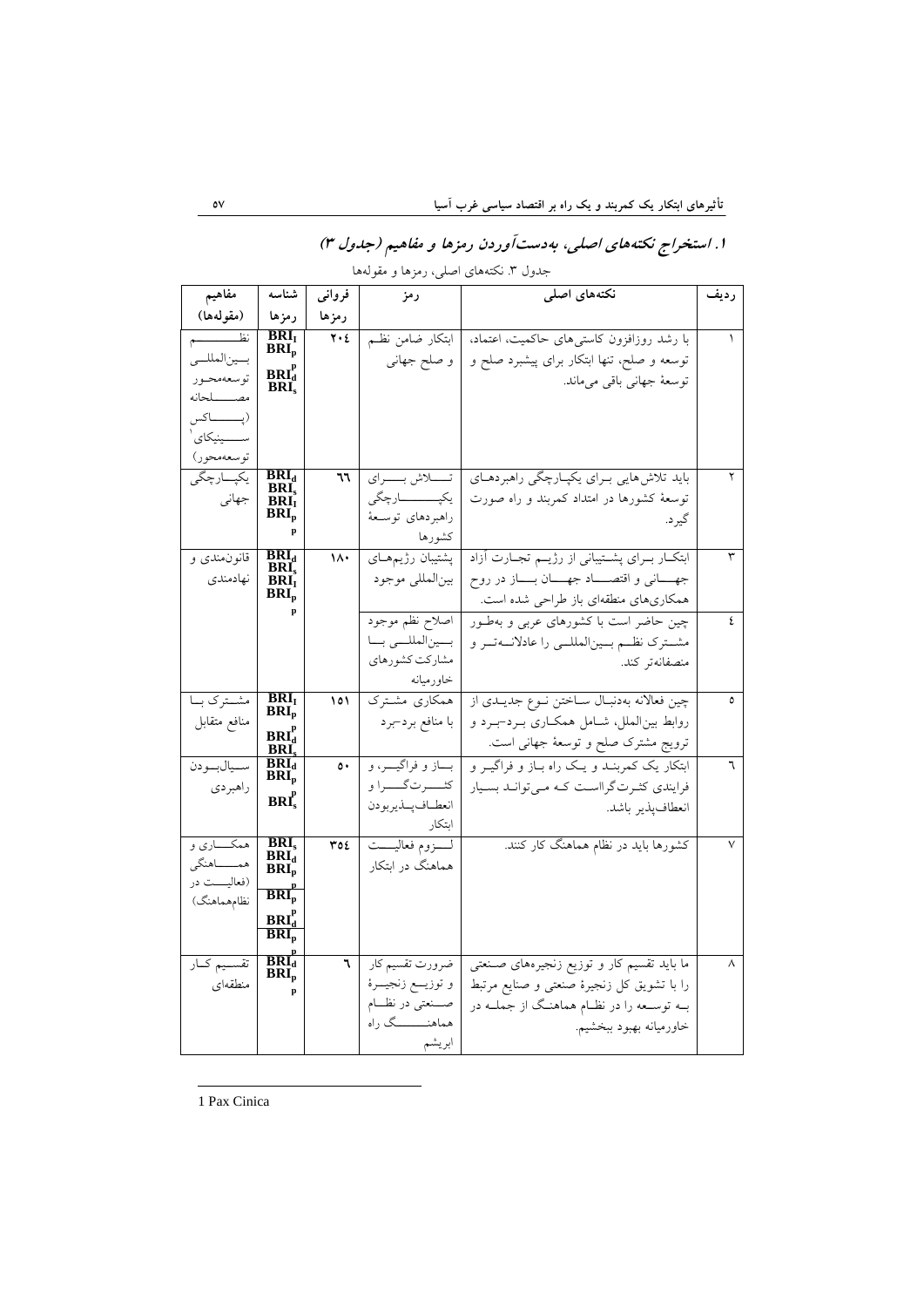| تبادلاتمردمى<br>ِدييلماســـــ<br>فرهنگے) | BRI <sub>a</sub> <sub>n</sub> |  | ا بسراي پسرورش<br>محىط هماهنگ | پیوند مردم با مردم حمایت عمـومی از اجـرای   تبــادلات مردمــی<br>ابتکار را فراهم میکند. |  |  |  |
|------------------------------------------|-------------------------------|--|-------------------------------|-----------------------------------------------------------------------------------------|--|--|--|
| Source: (Authors)                        |                               |  |                               |                                                                                         |  |  |  |

**.2 طبقهبندي )جدول 4(**

| مجموع فراوانى رمزها | مفاهيم                                     | طبقەبندى |
|---------------------|--------------------------------------------|----------|
|                     | نظم بينالمللي توسعهمحور مصلحانه (پـاكس     |          |
|                     | سينيكاي توسعهمحور)                         | هدف      |
|                     | یکپارچگی جهانی                             |          |
| ۱۰۲۰                | قانون مداری و نهادمندی                     |          |
|                     | مشترک با منافع متقابل                      | چارچو ب  |
|                     | سيالبودن راهبردي                           |          |
|                     | همکاري و هماهنگي (فعاليت در نظام هماهنگ    |          |
|                     | تقسیم کار منطقهای                          | فر ايند  |
|                     | تبــادلات مردمـــي (ديپلماســـي عمـــومي و |          |
|                     | فرهنگي)                                    |          |

**جدول .4 طبقهبندي مقولهها**

Source: (Authors)

**.3 توصيف مقولهها )نظام مقولهبندي(**

در اندیشۀ کیوهان و نای رژیمها متغیرهایی واسط میـان قـدرت و دسـتاورد اسـت و قـدرت اقتصادی و قدرت انتقال سرمایه، خدمات و کاال هم عامل اصلی بهرای ایجهاد اصهول و قواعهد (رژیم) هستند. کنش رژیمی چین با کنشگری راه ابریشم نوین هم اینگونه است. با این تفاوت که چین، هرم رژیمسازی را وارونه کرده است و از قاعدۀ ههرم بهر محوریهت سیاسهت سهفلی )شکل 3( و رد عوامل ژئوپلیتیک )شکل 2( آغاز کرده اسهت. در واقهع، از نظهر روش و نتهایج یکسان، اما از نظر نقطه حرکت متفاوت هسـتند. در ادامـه بـا مفصـلبنـدی بخـش اسـتنباطی پژوهش که در سه طبقۀ هدف، چارچوب و فرایند جای داده شدهاند، به درک یا فهم یا استنباط هدف چین از ابتکار یا راه ابریشم جدید یعنی رژیمسازی میرسیم.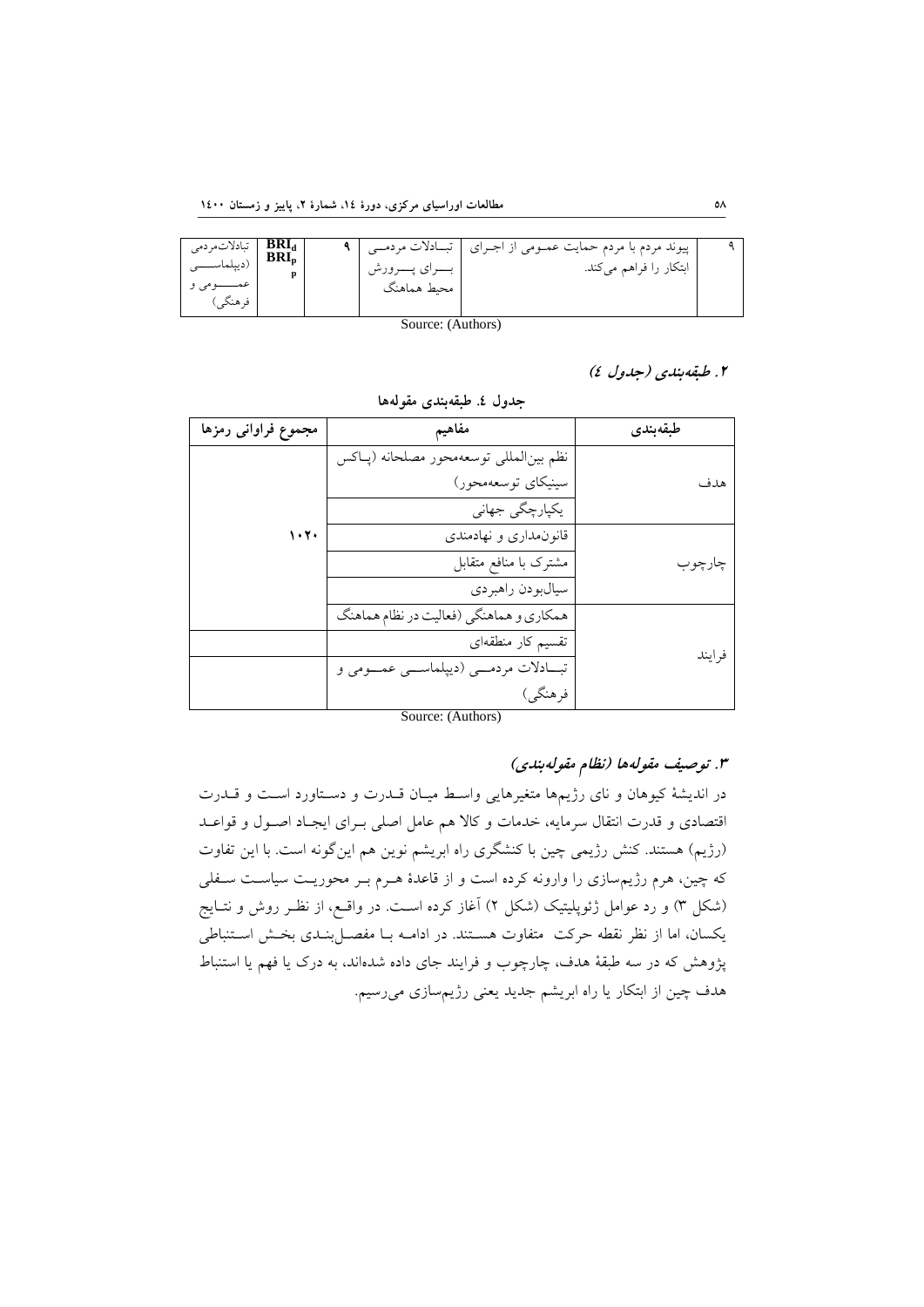

**الف( هدف رژیم ابتکار نظم بينالمللی توسعهمحور مصلحانه )پاكس سينيکاي توسعهمحور(** چین از مسیر سیاست دانی ، ابتکار یک کمربند و یک راه را مسیر عبور کاسهتی ههای نظهم موجود بینالمللی معرفی مهی کنهد. ایهن مفههوم 204 رمهز را از مجمهوع 1020 رمهز بهه خهود اختصاص داد.

# **یکپارچگی جهانی**

چین بهشدت بهدنبال پیوند سخت زیرساختها و پیوند نـرم قـوانین و اسـتانداردها بـرای توسعۀ یکپارچه، یکپارچهسازی سرمایهگذاری، تجارت و ایجاد شـبکۀ منـاطق تجـارت آزاد از جمله در خاورمیانه است. این مفهوم 66 رمز را از مجموع رمزها به خود اختصاص داد. **ب( چارچوب رژیم ابتکار**

# **قانونمداري و نهادمندي**

چین بهدلیل بزرگترین ذینفع رژیمهای بینالمللی موجود، خود را پشتیبان آن و همچنین نظم موجود را ناعادالنه، نابرابر و غیرمنصفانه میداند. قانونمداری و نهادمندی 66 رمز را از مجموع رمزها به خود اختصاص داد.

**مشترک با منافع متقابل** چینیها همکاری در رژیم ابتکار را در همۀ ابعاد مشترآ و با سود و منافع متقابل و نتایج برد- برد برای جهان و خاورمیانه معرفی میکنند که بهنوعی یادآور اصل دستاوردهای مطلهق اسهت. این معنا 151 رمز را از مجموع رمزها به خود اختصاص داد.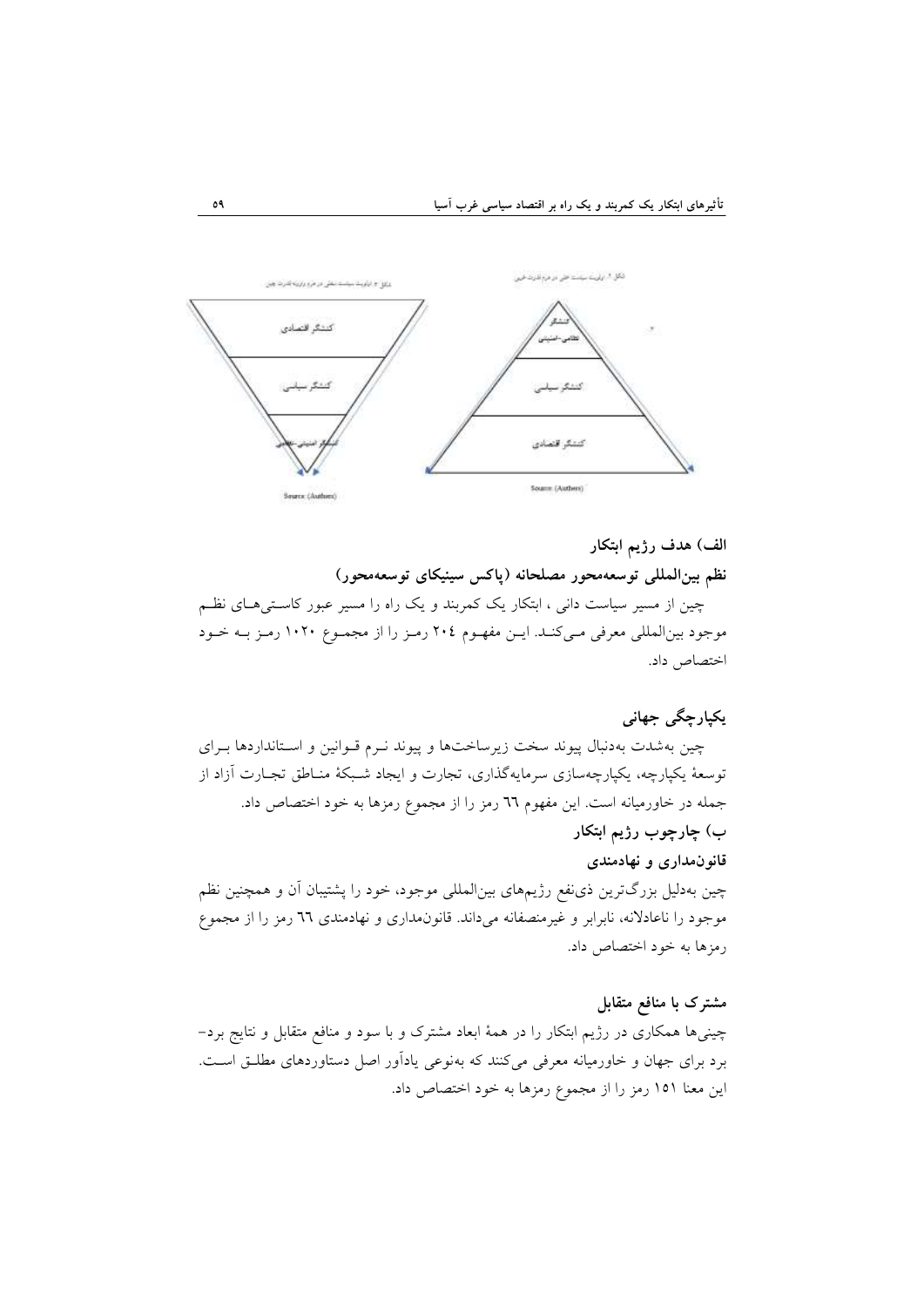**سيالبودن راهبردي** چین رژیـم ابتکـار را بـرای کشـورها از جملـه خاورمیانـه و سـازمانهـای بـینالمللـی بـاز و منعطف، کالن و کثرتگرا معرفی میکنهد. ایهن معنها 50 رمهز را از مجمهوع رمزهها بهه خهود اختصاص داد.

**پ( فرایند رژیم ابتکار همکاري و هماهنگی )فعاليت در نظام هماهنگ(** از نظر چین رژیم راه ابریشـم نــوین یــک نظــام هماهنـگ ِ مشــترک اسـت و اقــدام هماهنـگ راه تضمینی تحقق رژیم ابتکار است. این معنا 354 رمز از مجموع رمزها را به خود اختصهاص داد.

**تقسيم كار منطقهاي** چین کارویژۀ مشخصی را در زنجیرۀ صنعتی کنسرت راه ابریشهم جههانی بهرای ههر منطقهه از جمله خاورمیانه، براساس ضرورتهای جغرافیایی، فرهنگی و سیاسی آنها در نظر گرفته است و در پی تقسیم کار و توزیع زنجیرههای صنعتی در مناطق است. ایـن معنـا بـا وجـود اهمیـت بسیار، فقط 6 رمز از مجموع رمزها را به خود اختصاص داد.

**تبادالت مردمی )دیپلماسی عمومی و فرهنگی(** از نظر چین پیوند مردم با مردم، حمایت عمـومی را بـرای اجـرای ابتکـار فـراهم مـیکنـد و روان ساز همکـاری کشـورها در رژیـم راه ابریشـم نـوین اسـت. ایــن مفهـوم کــه نزدیکــی زیادی با دیپلماسی عمومی و فرهنگهی دارد 9 رمهز از مجمهوع رمزهها را بهه خهود اختصهاص داد.

**1 كنش عملی رژیمی چين** در این بخش راهنمای توصیف و تبیین تأثیرهای عملی ابتکار یک کمربند و یهک راه در غهرب آسیا در سالهای 2013 تا 2021 این شاخصهای سهگانه هستند: .1 تقویت فناوریهای نهوین؛ .2 افزایش تولید ناخالص داخلی؛ .3 تقویت اقتصادمحورشدن سیاست خارجی.

<sup>1</sup> China's regime action in action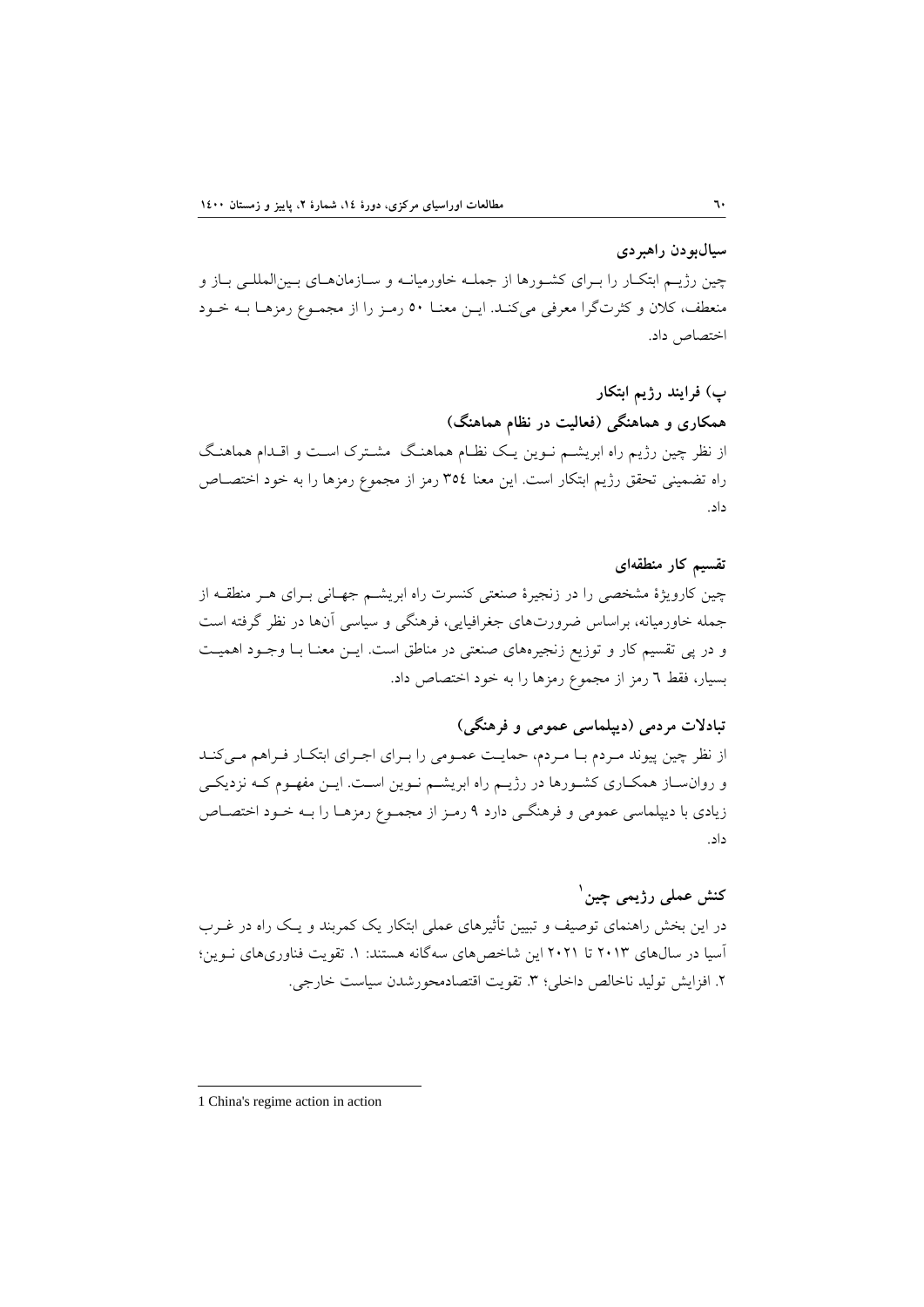

**نقشۀ .1 ابتکار یک كمربند و یک راه و تجارت بينالملل چين**

Source: (IMF Direction Of Trade Statistics 2018)

**.1 ابتکار یک كمربند و یک راه و تقویت فناوريهاي نوین غرب آسيا**  کاربرد فناوریهای نوین چینی در پنج کشور غرب آسیا را میتوان در این طبقهبندی جهای داد: انرژی (فسیلی، هستهای، تجدیدپذیر)، حملونقل (راهآهن سریعالسـیر برقـی، فرودگـاه، بنــدر، بزرگراه)، عمرانی (مجتمعهای صنعتی، دیگر ساختوسازها)، صنایع (پیشرفته، تولیدی) که به-صورت جداگانه در جدول پنج آمده است.

**الف( فناوري حوزة انرژي**

غرب آسیا در تقسیم کار رژیم ابتکار عرضهکنندۀ انرژی و منابع و چین تأمینکنندۀ فناوریهای باالدستی حوزۀ انرژی فسیلی و بیشتر انرژیهای تجدیدپذیر و هستهای است. در واقهع، نهوعی وابستگی متقابل بین چین و غرب آسیا در انرژیهای فسیلی برقرار اسهت و چهین بها سیاسهت متنوع سازی میکوشد از درجۀ حساسیت و آسیبپذیری خـود بکاهـد. البتـه جایگـاه و نقـش کشورهای خاورمیانه در چین متفاوت است. نقش عربستان بهدلیل فناوری به ارث رسیدۀ غربی در حوزۀ صنایع پاییندستی و همسویی با سیاستهای منطقهای جامعۀ بینالمللی ویهژه اسهت. ایران بهدلیل تحریمها و بحران در روابط خارجی خود حضور تکنولهوژی انهرژی کهم رنگهی را تاکنون (توسعۀ نیمبند و رهاشدن مرحلۀ ١١ میدان گازی پـارس جنـوبی وسـط کـار) داشـته و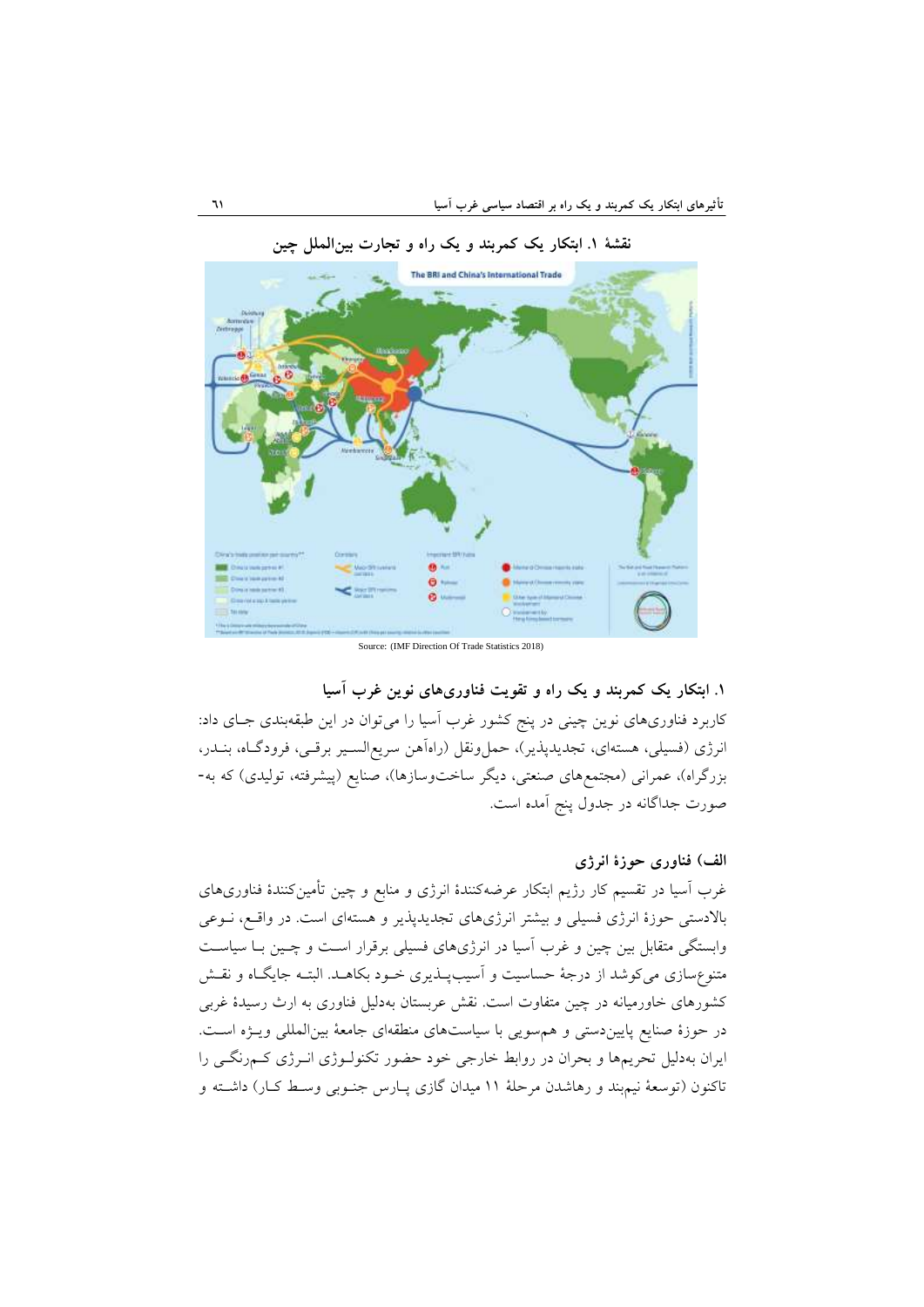رابطۀ این دو کشور در سطح دوگانۀ نفت و کالا است. در الجزایر هم، چین در حــوزۀ فنــاوری پاییندستی نفتوگاز توان رقابت با آمریکا و اروپا را ندارد و رتبۀ چهارم را بعد از آنها دارد و محور روابط این دو کشور بیشتر در سطح دوگانۀ نفت و سلاح است ( ,Refinitiv BRI database .)2020, Chen, 2016, Pairault, 2015

# **ب( فناوري حوزة حملونقل**

در چارچوب هدف یکپارچهسازی، فناوری حمل ونقل چینی در کشـورهای غـرب آسـیایی بـا توجه به ضرورتهای جغرافیایی متمرکز است بر ایجهاد زیرسهاخت ههای مربهوط بهه راهآههن سریعالسیر برقی )خط تهران-قم-اصفهان و تهران-مشهد بهعنوان طرحهای شاخص در ایهران، دهم رمضان در مصر، راهآهن مکه در عربستان)، بندرها (جـزان عربسـتان، عـين سـخنه مصـر، پایانۀ مشترک بندرهای ابوظبی و کشـتیرانی کاسـکو در بنـدر خلیفـۀ امـارات بـهعنـوان هــاب منطقهای شبکۀ کشتیرانی جهانی چین (کاسکو ))، بزرگراه (تهران-شمال در ایران، شـرق-غـرب در الجزایر، مکه-مدینه در عربستان) و فرودگاه (خدمات بولتن آسمان باز امارات به ٣٠ کشور، هواری بومدین الجزایر بهعنوان اولین مرکز فرودگاه تجاری در آفریقا، دقهم در عمهان( ) ,Chen 2018, Morsy, 2019, Refinitiv BRI database, 2020, AL-Qatatsheh & Al-Rawashdeh, 2017, .)Abdel ghafar & Jacobs, 2020, Garlick & Havlová, 2020

# **پ( فناوري حوزة عمرانی )ساختوساز(**

چین در بخش ساختوساز و عمرانی در غرب آسیا بیشتر متمرکز است بر ساخت مجتمعههای صنعتی برای ایجاد خوشۀ لجستیک چین در غرب آسیا (منطقۀ همکاری اقتصادی مشترک چین و مصر در عین سخنه و ساخت و حفاری کانال سوئز جدید و تعریض و تعمیق کانال موجهود و پارک صنعتی خلیفۀ ابوظبی (کیزاد) امارات با هدف گسترش جریـان تجـارت در جغرافیــای ابتکار یک کمربنـد و یـک راه و دیگـر سـاخت1وسـازها ماننـد پالایشـگاه (عربسـتان)، مسـکن (الجزایر) و طرحهای بزرگی مانند مسجد بزرگ الجزیره در الجزایـر توسـط شـرکت سـبی اس 1 سی ای سی چین ، پیمانکار بزرگ طرحهای زیربنایی متعدد در سراسر آفریقها اسهت کهه مقهر اصلی آن در الجزایر قرار دارد. در ایران حضور فنهاوری عمرانهی چینهی چنهدان نبهوده اسهت Chen, 2018, Morsy, 2019, Kaczmarek, 2019, Fulton b 2020, Burton, 2019, Pairault, 2015, ( .)2020, Klinger, 2020, Garlick & Havlová, 2020 Abdel Ghafar & Jacobs,

<sup>1</sup> The China State Construction Engineering Corporation (CSCEC)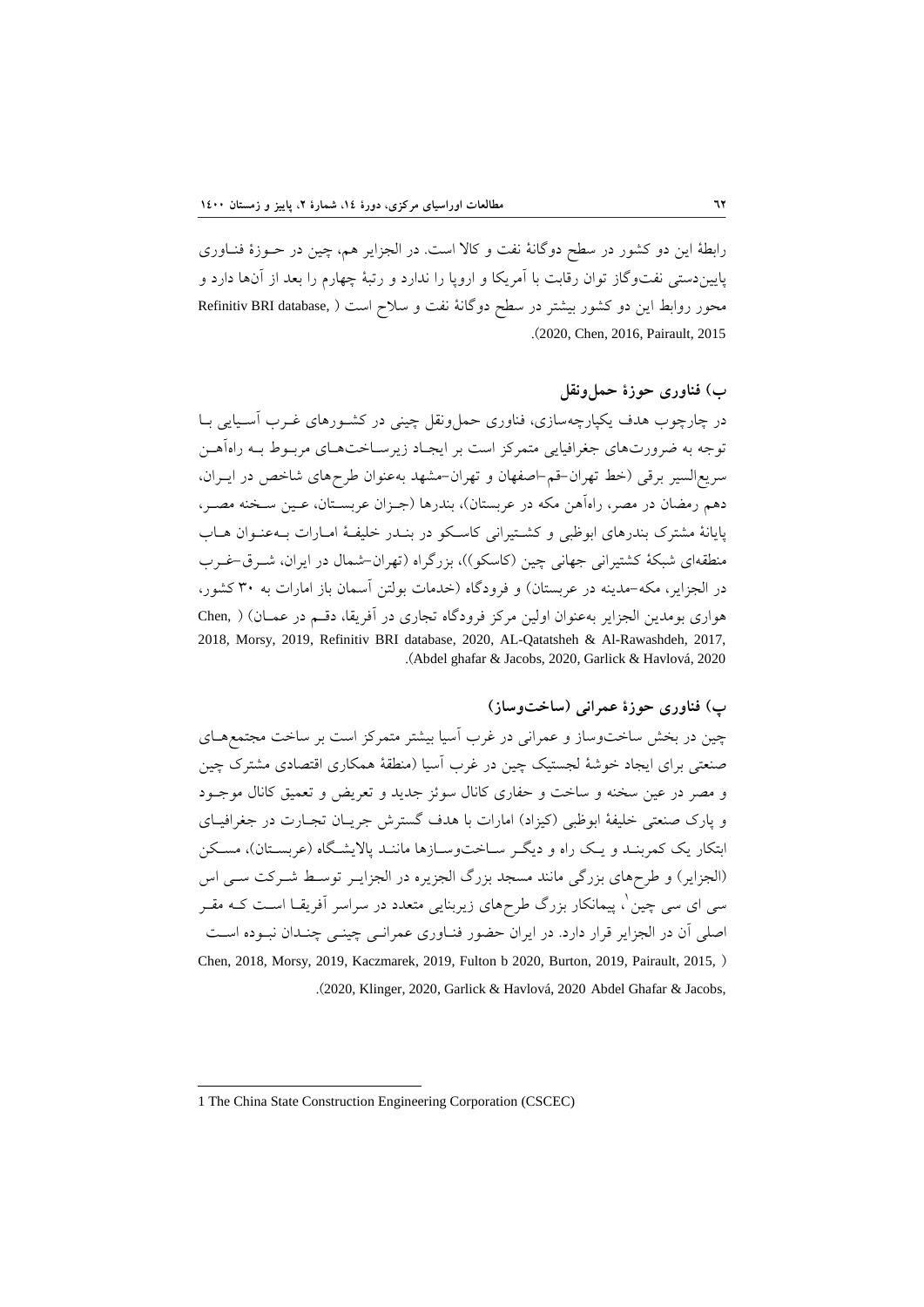# **ت( فناوري حوزه صنایع** حضور فناوری چین در دو بخش صنایع تولیدی و صنایع پیشرفته برجستهتر اسهت. در بخهش صنایع پیشرفته چین در مصر (ساخت ماهوارۀ سنجش از دور میزر ست ۲ ٔبرای بهرهگیــری از هدفهای امنیتی)، در امارات (ارائه زیرساختهای اینترنت نسل پنجم بهعنوان کلید آینده)، در لجزایر (ایجاد باند پهن«ای ال ت<sub>ی</sub> ای»<sup>۲</sup> فرودگاه هواری بومدین الجزیره توسط هوآوی و طرح ساخت و پرتاب اولین ماهوارۀ ارتباطی الجزایــر در ۲۰۱۷ بــا نــام الکــامســت ۱<sup>۲</sup>، در عربســتان )فعالیت در مؤلفههای دیجیتالی چشمانداز سهال 2030 سهعودی ماننهد توسهعۀ هوشمندسهازی شهرها، پردیسها، تدارکات، آموزش، ترافیک، شبکههـا، امنیتـی و جـادهای، هــوش مصــنوعی، دادههای بزرگ و طرحهای شیرینسازی آب و خدمات امنیتی ارتباطی در حج( فعال است. در صنایع تولیدی هم، چین در مصر )68 بنگاه اقتصادی چینی از جملهه کارخانهۀ تولیهد پارچهه و محصوالت نساجی، گچ، فیبر نوری، کنتور هوشمند و تولید فهایبرگالس(، عربسهتان ) معهدن و صنایع فراوری مربوط با آن)، امارات (ساخت طرح سه مرحلهای برای توسعۀ صنایع بــهعنــوان طرح محک ابتکار کمربند و راه و کارخانۀ تولید و فرآوری مواد غـذایی بـا هـدف صـادرات)، الجزایر (تأسیس کارخانۀ تولید فسفات و کارخانۀ تولید خودرو) و ایران (خودروسـازی چینــی پیش از تحریمها) حضور فعـالی داشـته اسـت ( Morsy, 2019, Refinitiv BRI database, 2020, .)Chen, 2018, Fulton b, 2020, Del Panta, 2018, Pairault, 2015, Klinger, 2020

| . .        |        | ` ت       |         |         |               |          |       | $\tilde{\phantom{a}}$ |         |        |         |
|------------|--------|-----------|---------|---------|---------------|----------|-------|-----------------------|---------|--------|---------|
| انرژی      |        | حمل و نقل |         |         | ﺎﺧﺖﻭﺳــــاز   |          | صنايع |                       |         |        |         |
|            |        |           |         |         |               | (عمراني) |       |                       |         | فناورى |         |
| تجديدپـــذ | هستهای | فسيلى     | فرودگاه | بزرگراه | بندر          | راءاهن   | دیگر  | مجتم                  | پيشرفته | توليدي |         |
| یر         |        |           |         |         |               |          |       | صنعتى                 |         |        |         |
|            |        |           |         |         |               |          |       |                       |         |        | كشور    |
| ✓          | ✓      | ✓         |         |         | ✓             | v        | ✓     |                       | v       | ✔      | مصر     |
| ✓          | √      | ✓         | ✓       |         | ✓             |          |       | ✓                     | ✓       | ✓      | امارات  |
|            |        | ✓         |         |         |               |          | ✓     |                       |         | ✔      | الجزاير |
|            |        | ✓         |         |         | ✓             |          | ✓     |                       |         | ✓      | عربستان |
|            |        | ✓         |         |         | $\sim$ $\sim$ | ✓        |       |                       |         | ✓      | ايران   |

جدول ٥. ابتکار یک کمربند و یک راه و فناوریهای نوین چینی در پنج کشور غرب آسیا

Source: (Authors)

- **.** 1 Misr Sat 2
- 2 eLTE
- الکام ست 1 3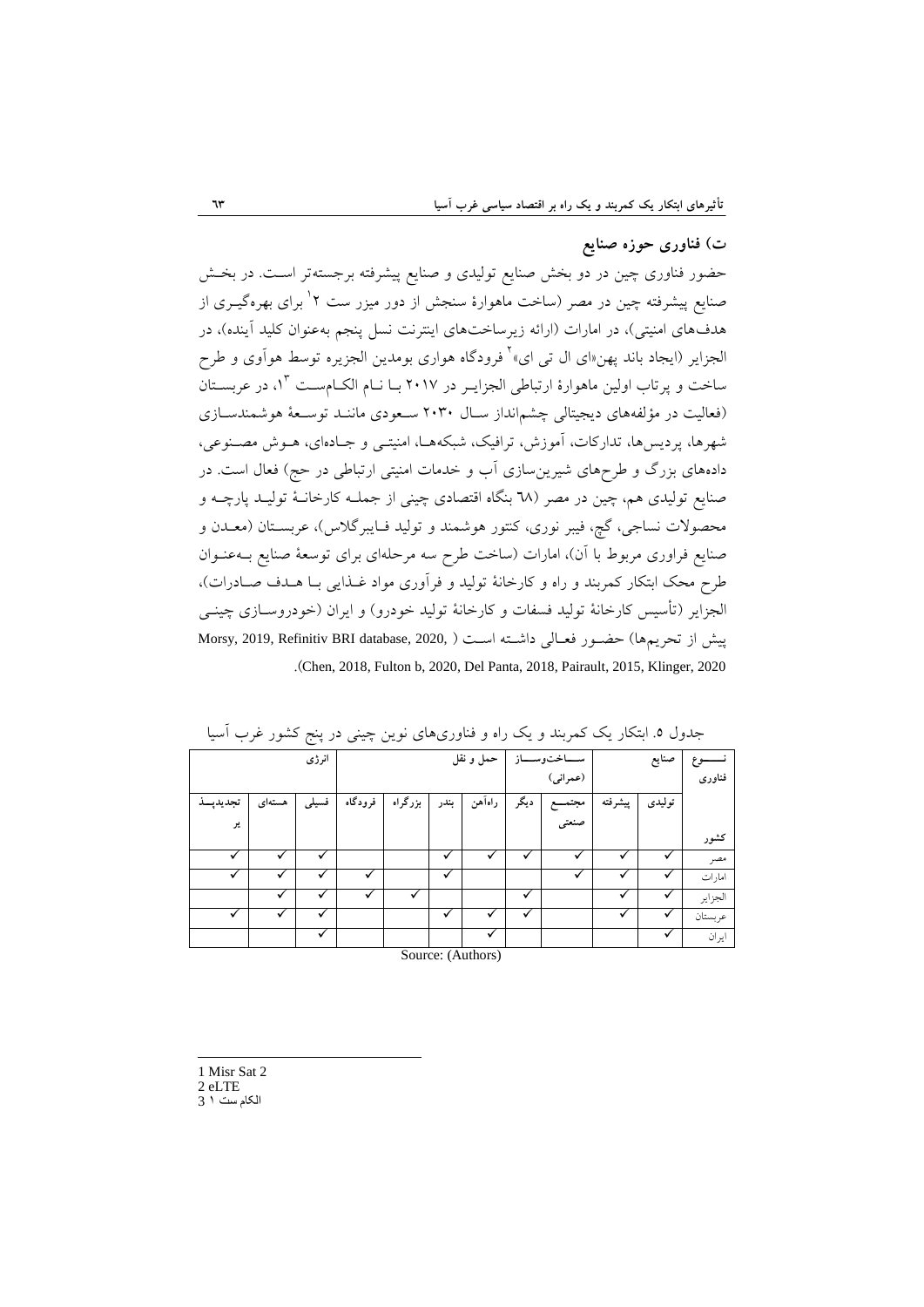**.2 ابتکار یک كمربند و یک راه و افزایش توليد ناخالص داخلی** برای نشاندادن تغییر رشد اقتصادی و تبیین افزایش تولید ناخالص داخلی از دو شاخص حجم تجارت خارجی با چین و جذب سرمایهگذاری مستقیم خارجی از چین در پهنج کشهور غهرب آسیا استفاده کردهام.

# **الف( شاخص حجم تجارت خارجی** تجارت، توسعهیافتهترین جنبـهٔ روابـط چـین بـا غـرب آسـیا و بـهطـور گسـترده بـه جریـان هیدروکربن ها متکی است. بهطوری کـه چـین شـر یک اقتصـادی مهـم عربسـتان بـرای انــرژی طوالنیمدت است و از این نظر به یکدیگر وابستهاند. چین در سهال 2015 بهزرگ تهرین بهازار صادرات نفت عربستان (رتبۀ دوم بعد از روسیه با ۱٦،۸ درصد از کـل واردات نفـت چـین) و بزرگترین شریک تجاری آن تبدیل کشور بود. در سال ۲۰۱٤، چـین بـه بـزرگتـرین شـریک تجاری امارات تبدیل و در سال 2017 امارات دومین شریک تجاری غرب آسیایی چین پس از عربستان سعودی شد. افزون بر آن، بیش از 22 درصد تجارت کشورهای عهرب و چه ین و 30 درصد صادرات چین به جهان عرب از راه امارات صورت می گیرد. جریان تجـاری مـالی (نـرخ صادرات و واردات) ۱۳۱۸ درصد از تولیـد ناخـالص داخلـی امـارات را بـه خـود اختصـاص می دهد. صادرات نفت امارات به چین ٢،٥ درصد واردات نفت خام سـالانۀ چــین اسـت و در طول سال 2019 از ایران پیشی گرفت؛ چین مهمترین شریک اقتصادی ایه ران در دههۀ گذشهته بوده است، ٣٠ درصد کل تجارت خـارجي ايـران بـا چـين تـا پـيش از بازگشـت تحـريمهـا، بزرگترین واردکنندۀ نفت با دریافت یکسوم نفت و ایران رتبۀ سوم تأمینکنندۀ نفت چین تها سال ۲۰۱۰. از سال ۲۰۱۳ تا ۲۰۱۸، حجم تجارت دوجانبۀ چین و مصر هر ساله از ۱۰ میلیـارد دالر فراتر رفته است. در سال 2017 بهعنوان بزرگتهر ین واردکننهد ۀ نفهت از مصهر، از آمریکها پیشی گرفت و به بزرگترین شریک تجاری مصر تبدیل شد. الجزایهر یکهی از قهدیمی تهرین و بزرگترین شریکهای اقتصادی چین در شمال آفریقا است. در سال 2013 با پیشهی گهرفتن از فرانسه، بهعنوان مهمترین شریک تجاری الجزایر و در سال 2018 به پنجمهین شهریک تجهاری بهزرگ چهین در آفریقـا تبـدیل شــد ( AL-Qatatsheh & Al-Rawashdeh, 2017, Refinitiv BRI database, 2020, Chen, 2018, Xuewen, 2016, Fulton a,b, 2020, Garlick & Havlová, 2020, .)Xinhua, 2020, Pairault, 2015, Del Panta, 2018, Abdel Ghafar & Jacobs, 2020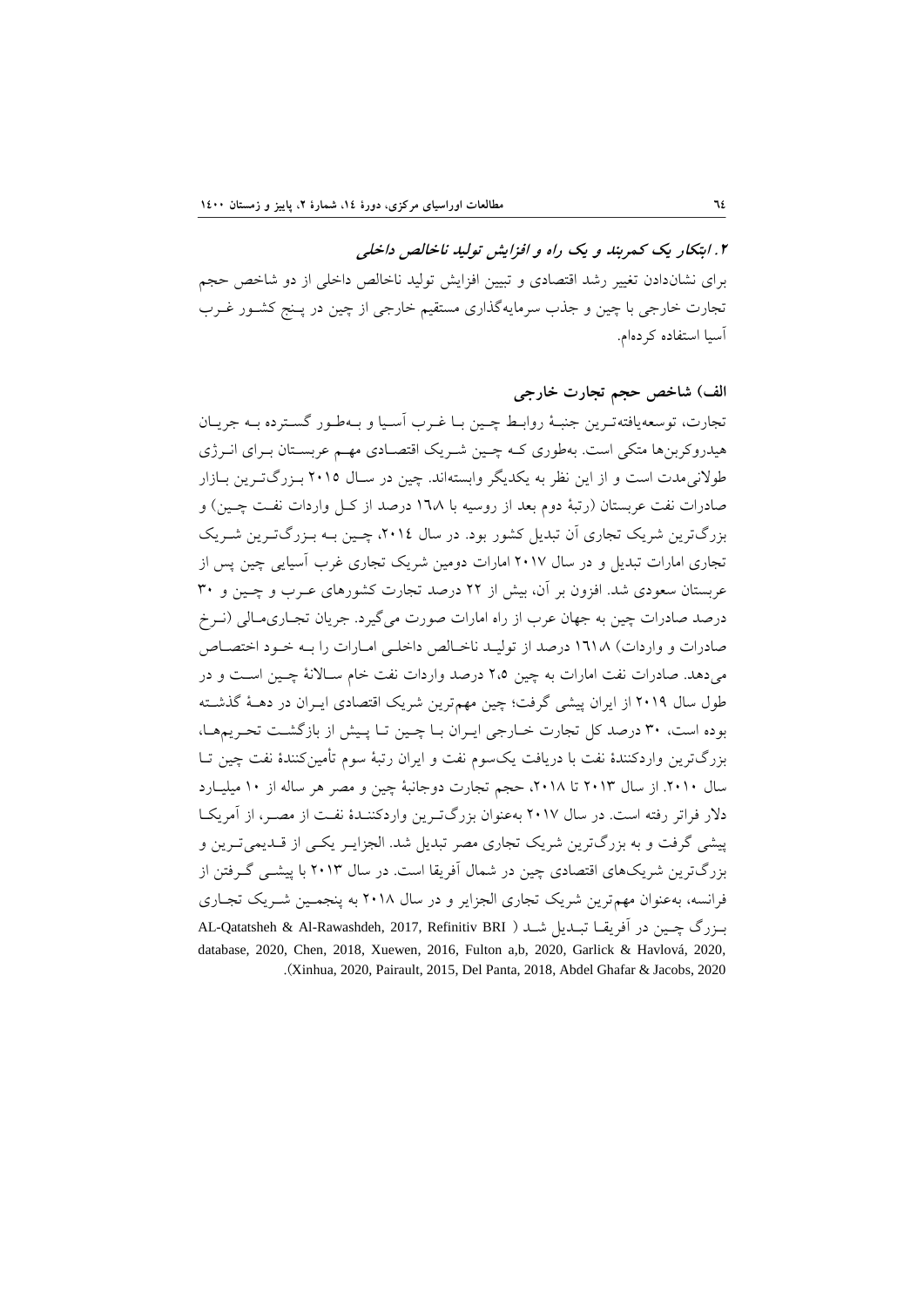**ب( شاخص سرمایهگ اري خارجی** چین در سال 2016 با چندین سرمایهگذاری مربوط با بی آی آر 1 در سراسر منطقۀ غهرب آسهیا به بزرگترین منبع خارجی سرمایهگذاری مستقیم تبـدیل شـد (AL- & Al-Rawashdeh, 2017 Qatatsheh). ارزش کل طرحهای ابتکار یک کمربنهد و یهک راه 7،3 تریلیه ون دالر تخمه ین زده میشود که تا ارزش بیش از 1،516 میلیارد دالر آنها تکمیل و کمتر از 3،0 درصهد آن هها لغهو شده است. بهطوری که ارزش طرحهای ابتکار یک کمربند و یک راه عربستان بها 185 میلیه ارد دلار در رتبۀ دوم و دومین دریافتکنندۀ سرمایهگذاری بـی آر آی در بخـش نفـت بـا ٤٢،٢٦ میلیارد دالر بعد از روسیه است؛ مصر پنجمین کشور از نظهر ارزش طهرح در میهان کشهورهای همراه ابتکار یک کمربند و یک راه با رقم ٦،١١٥ میلیارد دلار است. در سال ٢٠١٧، رتبـهٔ چـین در فهرست کشورهای سرمایهگذار در مصر به 15 رسید. امارات نهمهین کشهور از نظهر جهذب سرمایۀ چینی و ارزش طرحهای برتر ابتکار یک کمربند و یک راه در جهان است که با تشهدید طرحهای مرتبط با ابتکار یک کمربند و یک راه در منطقۀ تجارت آزاد بنــدر خلیفــه ٔ و منطقــهٔ صنعتی خلیفۀ ابــوظبی کـه مــیتوانــد بــه ســرمایهگــذاری در صــنایع نوپــا تبــدیل شــود؛ رقــم سرمایهگذاری چهین در الجزایهر قابیل مقایسه بیا مصبر، امبارات و عربستان نیست، امبا سرمایهگذاری خارجی چین در الجزایر 6 درصد از کل مبلغ اختصاص داده شده به آفریقا و نیز سومین دریافتکنندۀ بزرگ سرمایهگذاری مستقیم خارجی چین در آفریقا اسهت. در سهال ههای 2014 تا ،2019 مجموع سرمایهگذاری چین در ایران 24،12 میلیارد دالر با رشد کندتر و مقدار کل کمتر در مقایسه با دیگر کشورهای غرب آسیا را نشان میدهد. در واقع، هیچ تغییر اساسه ی در مقدار تجمعی سرمایهگذاریهای بزرگ چینی در ایران در دورۀ بهی آر آی نسهبت بهه دور ۀ قبل از آن رخ نداده است. پدید آمدن بی آر آی به افزایش سرمایهگذاری شرکتهای چینه ی در استخراج منابع منجر نشد. سـالهـای ٢٠١٦ و ٢٠١٧ نقطـۀ اوج سـرمايهگـذاری بـهدليـل لغـو Refinitiv BRI database, 2020, Fulton a,b, 2020, Burton, ( اسهت ران ایه بینالمللهی تحریمهای .)2019, Del Panta, 2018, Pairault, 2015, Garlick & Havlová, 2020,

**.3 ابتکار یک كمربند و یک راه و تقویت اقتصادمحورشدن سياست خارجی در غرب آسيا** فضایی که بهواسطۀ تقویت فناوریهای نوین و افزایش حجم تجارت خارجی و جذب سرمایۀ خارجی در غرب آسیا به وجود آمده است، انگیزۀ دولـتهـای ایــن منطقــه را بــرای کاربســت الگوی سیاست خارجی اقتصادمحور با چین و نیز با یکدیگر تقویت کرده است، بهطهوری کهه آنها بهدنبال ربودن گوی رقابت از یکدیگر در برقراری روابط اقتصادی و فنی با چین و جذب

<sup>1</sup> The Belt and Road Initiative (BRI)

<sup>2</sup> Khalifa Port Free Trade Zone (KPFTZ)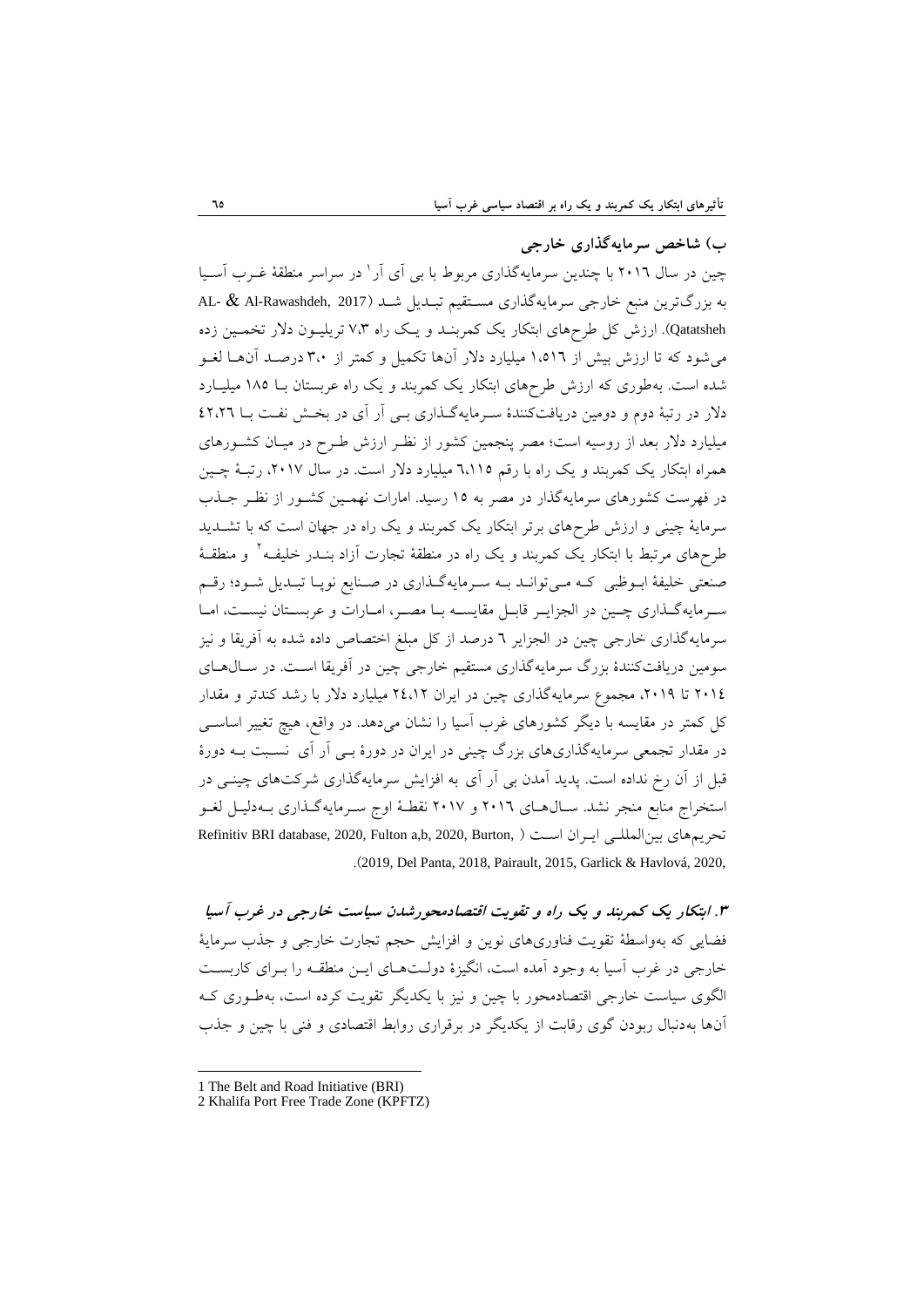کشورهای خاورمیانه و آفریقا با داشتن نقش محـوری خـود هسـتند (2017 Aghaee & Taheri). این را میتوان از پرشماری سفرها و دیدارهاها، پرشـماری تفـاهمنامـههـا، سـندها، قراردادهـا، شکل های سازمانی و قانونی بسیار و پرشماری پیشنهادها و گرایش های چهین و ایس کشورها فهمید، که همگی هم با هدفهای اولیۀ اقتصادی و فنی به وجود آمدهاند.

**الف( تالشهاي سياست خارجی اقتصادمحور مصر**

مصر با سیاست خارجی «نگاه به شرق» در تلاش برای تحقق چشم|نداز ۲۰۳۰ توسعۀ خود (در پی قرارگرفتن در میان ٣٠ کشـور برتـر اول جهـان از نظـر انـدازهٔ اقتصـادی (براسـاس توليـد ناخالص داخلی)، رقابت در بازار، توسعۀ انسانی، کیفیت زندگی و مبارزه با فساد) با هم سویی با هدفهای بی آر آی است. از اینرو، با راهبرد الگوی دولت توسعهگرا بهه دنبهال زنهده کهردن رهبری سیاسی و فرهنگی خود در جهان اسالم است و رژیم ابتکار را فرصتی برای متحهدکردن کشورهای در حال توسعۀ آفریقا و خاورمیانه برای دستیابی به توسعۀ مشترآ و کمک بهه حهل بحرانها میبیند. در این زمینه، مصر تالشهای سیاسی، نهادی و سازمانی ضروری برای تحقهق هدفهای تجاری و اقتصهادی خهود ههم سهو بها ابتکهار یهک کمربنهد و یهک راه را در قالهب گفتوگویهای سیاسی، تشکیل یک سری شـوراها، وضـع قـوانین، شـرکت در نشسـتهـای سازمانی مهم و درخواستها دنبال میکند. تالش برای ایجاد امضای توافقنامۀ تجهارت آزاد و یافتن نقش محوری در سه منطقۀ تجارت آزاد منطقهای (٢٦ کشـور آفریقـایی و خاورمیانـه) از راه گسترش منطقۀ همکاری اقتصادی و تجاری سـوئز- چـین و ایجـاد پـارک صـنعتی عظـیم، پیگیری راهحل دیپلماتیک برای مسائل خاورمیانه مانند منازعۀ فلسطین و اسرائیل و بحرانههای کشورهای آفریقایی از جمله لیبی، تالش برای حل مسائل خود با ترکیهه، وضهع قهانون جد یه د سرمایهگذاری مصر برای تضمینها و مشو های مختلف برای جذب سرمایهگذاران کشورهای خاورمیانه و چین، شرکت فعال این کشور در نشستهای مهمی مانند نشست بریکس در سهال ۲۰۱۷، مجمع همکـاریهـای چـین و آفریقـا، مجمـع همکـاری کشـورهای عـرب و چـین و درخواست مصر برای پیوستن به اعضای بنیانگذار بانـک سـرمایهگـذاری زیرسـاخت آسـیا، و سفرهای دائم مقامهای چین و مصر به کشورهای یکهدیگر قابهل توجهه اسهت )2019 ,Morsy، .)Chen, 2018, Refinitiv BRI database, 2020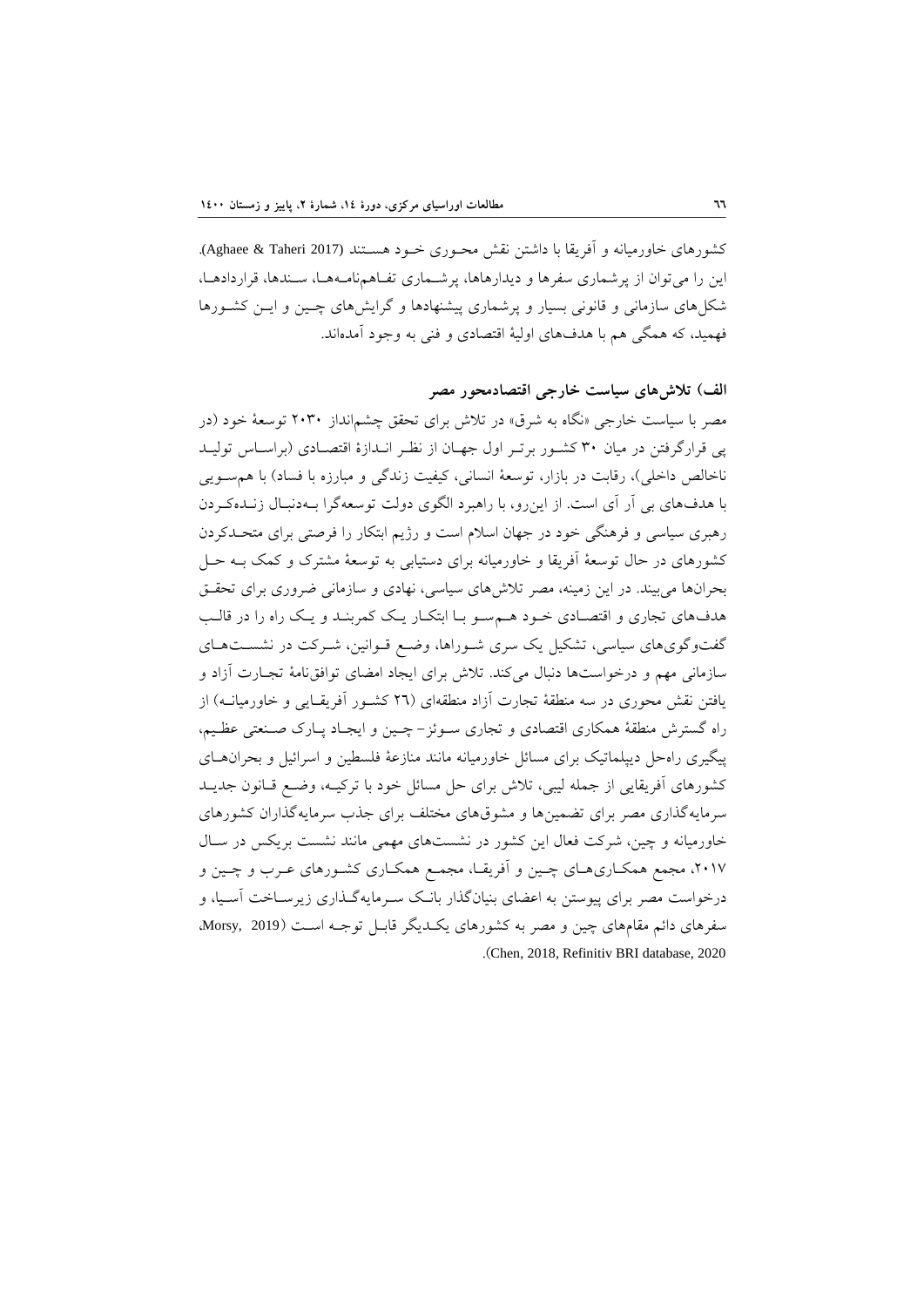**ب( تالشهاي سياست خارجی اقتصادمحور عربستان**  عربستان برنامههای توسعۀ ملی خود، چشم|نداز سعودی ۲۰۳۰ ٔ بهویژه طـرح هوشمندســازی شهرها و ساخت شهر هوشمند نئوم را که مبتنی بر تعدیل سهاختاری و اصهالحات اقتصهادی و متنوع سازی منابع از درآمدهای غیرنفتی است با هدف یکپـارچگی در بــی آر آی مطــرح کــرده است. پیچیدگی اوضاع در غرب آسیا و افزایش هزینههای دفاعی و امنیتی عربستان سعودی هم بر علت، ارادۀ عربستان را برای یافتن محوریت در سیاسهت خاورمیانهه ای چهین کهه در بافهت جامعۀ بینالمللی به میانجیگری سیاسی بین ایران و عربستان برای ایجاد ثبهات و امنیهت در راه ابریشم نوین میپردازد، دوچندان کرده است. از اینرو، نقش مهمهی در بهه سهرانجام رسهاندن مذاکرات منطقه تجارت اَزاد میان چین و کشورهای شورای همکـاری خلـیج {فــارس} ٰدارد و بهدنبال عادیسازی روابط با اسرائیل و کاهش تنش با ایران و همکهاری گسهتردۀ اقتصهادی بها ترکیه است. عربستان ستون اصلی سیاست چین در غرب آسیا است. سفرهای زیهاد مقهام ههای عربستان و چین، امضای سندها، تفاهمنامهها و قراردادهای مهم و گوناگون، تالشههای نههادی و سازمانی ضروری و شرکت در نشستهای سازمانی مهم، درآمدی بر چههرۀ عملیهاتی برنامهۀ مشارکت جامع راهبردی عربستان و چین و پیادهسازی الگوی دولت توسعهگرا در منطقه است؛ شرکت در کنفرانس سالانۀ مجمع بائو <sup>"</sup>برای آسیا، عضویت عربســتان در گــروه ۲۰ و تقویــت ثبات مالی و منابع شناور مالی گـروه ۲۰ در جریـان بحـران مـالی سـال۵هـای ۲۰۰۷ و ۲۰۰۸ و پیگیری برای یافتن وزن مناسب در صندوق بـین|لمللـی پـول، تفـاهمنامـه بـرای ایجـاد مرکـز مبادلات رنمینبی (یوان) در خاورمیانه، عضویت در تأسیس بانک سرمایهگذاری زیرساختهای 4 آسیا )ای آی آی بی( با بودجۀ 25 میلیارد دالر در سال 2015 و قرارگرفتن در رتبهۀ هشهتم در میان کشورهای عضو و دومین کشور بهزرگ در میهان کشهورهای غهرب آسهیا بعهد از ترکیهه، تفاهمنامۀ تأسیس صندوق سرمایهگذاری مشترک چـین و عربسـتان بــا ســرمایۀ پیشــنهادی ٢٠ میلیارد دالر و مشارکت صندو توسعۀ صنعتی عربستان و صندو راه ابریشم چین برای تأمین بودجۀ طرحهای مربوط به بی آر آی و چشمانداز ۲۰۳۰ عربسـتان سـعودی ( ,Fulton b, 2020 .)Chen, 2018, Xuewen, 2016, AL-Qatatsheh & Al-Rawashdeh, 2017

**پ( تالشهاي سياست خارجی اقتصادمحور امارات** مارات بهعنوان یک اسپارت<sup>ه</sup> کوچک در غرب اسیا بهدنبـال داشــتن نقــش محــوری در حلقــهٔ اتصال شر و غرب و تبدیلشدن به قطب مهمی از آن است که آن را بهوسیلۀ پیوند هدفهای

1

<sup>1</sup> Saudi Vision 2030

<sup>2</sup> The Persian Gulf Cooperation Council (GCC)

<sup>3</sup> The Boao Forum for Asia (BFA)

<sup>4</sup> . Asian Infrastructure Investment Bank (AIIB)

<sup>5</sup> Spart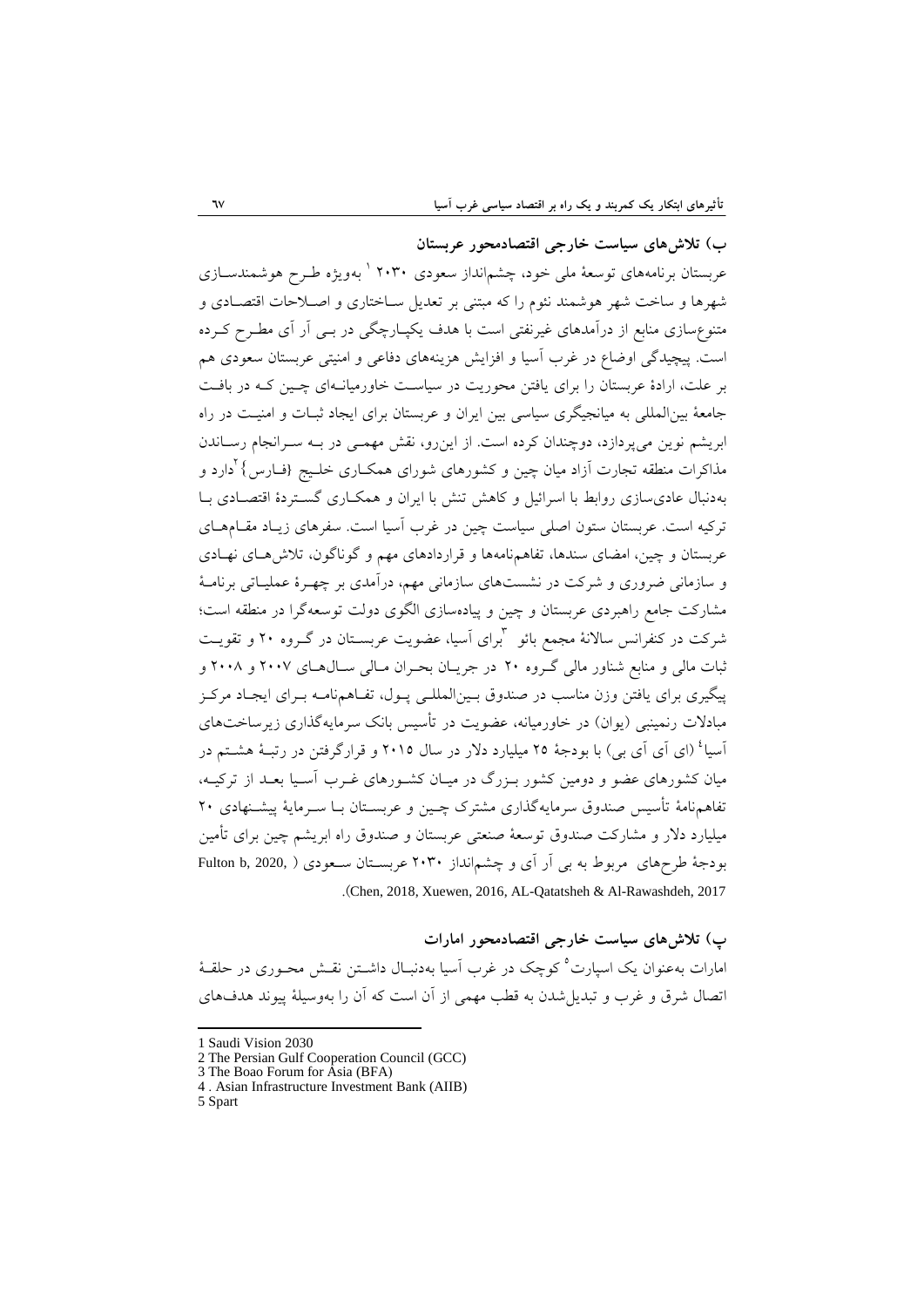توسعهای چشمانداز 2030 ابوظبی با طرحهای یک کمربند و یک راه چین انجام مهی دههد کهه مبتنی بر توسعۀ طرحهای زیرساختی با قابلیت اتصال منطقهای است. اتصال پـارک (مجتمـع)-پورت (بندر) صنعتی ٰ با «رویکرد دو چرخ و دو بال» ٰ برای اتصال بازارها در غرب آسیا است. این طرح به منظور پیونددادن پارآهای صنعتی ساختهشدۀ چین در مصر، امارات متحد عربهی ، عربستان سعودی و عمان با بندرهای منطقهای )بندر خلیفه در امارات، بندر دقم در عمان، بندر جیبوتی و بندر سعید در مصر) با هدف ایجاد خوشههای تجاری و پیوند زنجیرههای تـأمین در سراسر منطقه است. »دو چرخ» به همکاری انرژی متمرکز بر نفتوگاز معمولی و انهرژ ی کهم - کربن و «دو بال» به همکاری در فناوری (هوش مصنوعی، ارتباطات سیار، ناوبری مـاهوارهای) و سرمایهگذاری و امور مالی اشاره دارد. از دیگر تالشهای عملهی امهارات افهزون بهر اتصهال پارک-پورت را می توان دیپلماسی سیاسی امارات برای توسعه و مشـارکت کشـورهای عضـو شورای همکاری خلیج {فارس} در طرحهای ابتک|ر یـک کمربنـد و یـک راه، تشـکیل مرکـز نقلوانتقال بانکی و تسویهٔ رنمینبی<sup>۲</sup> در این کشـور، قرارگـرفتن در شـمار بنیـانگـذاران بانـک سرمایهگذاری زیرساخت آسیا، تالش بهرای مهذاکرات توافهق تجهارت آزاد شهورای همکهاری }خلیج فارس با چین و تشویق بنگاههای اقتصادی اماراتی و چینی برای مشارکت در تجارت و همکاری اقتصادی با قارۀ آفریقا، سرمایهگذاری این کشور در کشورهای غرب آسیایی مصهر، لبنان، اردن و تونس و جنوب آسیا مانند پاکستان و افغانستان، عادیسازی روابط این کشهور بها اسرائیل و افتتاح سفارت امـارات در تـل|آویــو و مشـارکت هــر دو در طــرحهـای زیرســاختی یکدیگر، قطع نکردن همکاری اقتصادی با ایـران بـا وجـود متحـد منطقـهای بـودن عربسـتان و برعکس ارسال کمکهای مربوط به پیشهگیری و درمهان کرونها بهه ایهران کهه نشهان از نهوعی AL-Qatatsheh, Al-Rawashdeh, 2017, Fulton a,b, 2020, ( دارد کشهور دو متقابهل وابسهتگی .)Refinitiv BRI database, 2020, Karam, 2018, Xuewen, 2016

**ت( تالشهاي سياست خارجی اقتصادمحور الجزایر** اکنون ابتکار راه ابریشم نوین نقش چارچوبدهنده، یکپارچهکننده و تکمیلکنندۀ بهه مناسهبات دو کشور الجزایر و چین و روابط الجزایر با کشورهای عرب و آفریقایی را دارد. بهطهوری کهه الجزایر در پی تبدیل شدن به ایستگاه لجستیکی برای فرستادن کالاها و فناوریهای زیرسـاختی چین به دیگر کشورهای آفریقایی است. این کشور دیپلماسی گستردهای را با این کشورها برای

1

<sup>1.</sup> Industrial Park-Port Interconnection

<sup>2.</sup> Two-Wheel and Two-Wing Approach

<sup>3</sup>RM آر ام یا )رنمینبی( نام رسمی ارزی و به معنی ارز مردم و مخفف آن است که جمهوری خلق چین در آغاز تاسهیس آن در سال 1949 معرفی کرده است.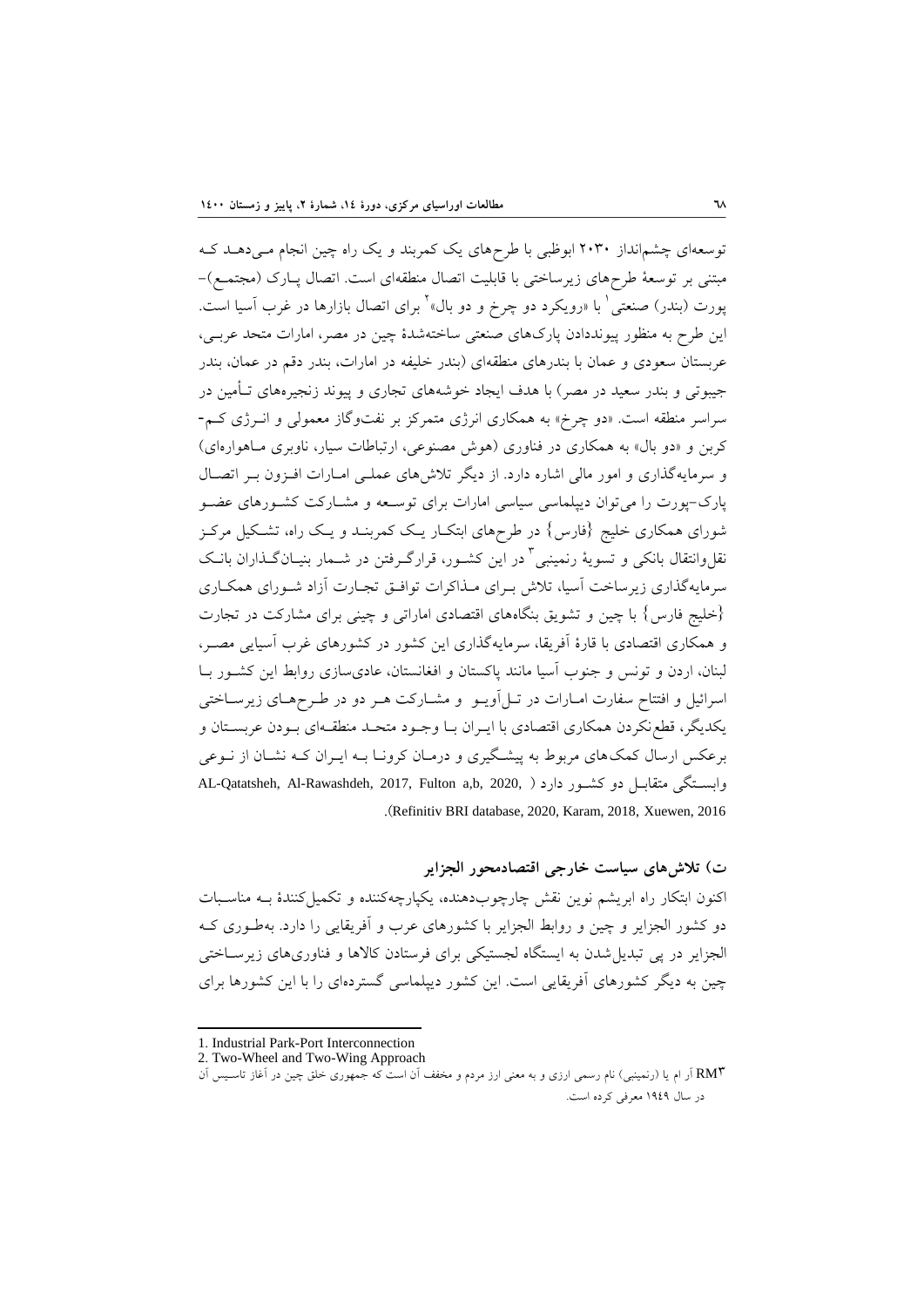روابط خارجی توسعهمحور آغاز کرده است؛ تالشهای مهم الجزایر در این سهه حهوزه اسهت: خودرو )بهدنبال مرکزشدن مونتاژ خودروهای چینی برای ارسال به بازارههای اروپها و آفریقها و خاورمیانه) و دارو (برای محور و مرکزشدن در خاورمیانـه و شــمال آفریقـا) و همکـاری۵حـای فضایی (شرکت فعال در نشستهایی مانند سازمان همکاری فضایی آسیا و اقیانوسیه (اپسـکو)<sup>'</sup> (ای پی اس سی اُ) و راهاندازی گروه همکاریهای فضایی عربی بهنام عـرب-سَـت همـراه بــا بحرین، مصر، اردن، کویت، لبنان، مراکش، عربستان، سودان و امارات در سال 2019(. الجزایهر ثبات را برای دیپلماسی توسعۀ خود ضروری میداند. از اینرو در مسائل امنیتی بهطور مشترآ با مصر با الگوی راهحل سیاسی در پی حل بحران سیاسی و مبهارزه بها تروریسهم در آفریقها از جمله لیبی است و با عربستان هم روابط نزدیکی را آغاز کرده است ( Xinhua, 2020, Klinger, .)2020, Pairault, 2015

**ث( تالشهاي سياست خارجی اقتصادمحور ایران** ایران در تلاش های سیاست خارجی توسعهگرایانه با سیاست نگاه به شرق، توافـق ۲۵ سـاله بـا چین امضا کرده است و مشتا وصلکردن برنامههای توسعۀ ملی خود با ههدف ههای چهین در ابتکار یک کمربند و یک راه برای گسترش ظرفیت تولید، زیرسهاخت هها، انهرژی، کشهاورزی، گردشگری و دیگر حوزههای خود است. اما جمهوری اسالمی ایران در روابهط خهارجی خهود دچار بحران و نیز رفتار بینالمللی متعارض با جامعه و نظام بینالمللی است که چهین حرکهت خود را روی این ریل تنظیم کرده و با میانجیگری سیاسی در حال رژیمسازی در منطقهۀ غهرب آسیا است. ریشۀ اصلی این مشکل به هستیشناسی اقتصادی نخبگان سیاسی جمهوری اسالمی ایران بر میگردد که مبتنی بر پذیرش سرمایه، منهای ثروت زیادی، پذیرش روابط بـازار منهـای سرمایهداری است. این هستی شناسی با آن اشتیاق سبب حرکت پاندولی در میان آرمانگرایسی و واقعگرایی و پایدارینداشتن یک خط مشی واحد در سیاست خهارجی ایهران شهده و دوام یهک روابط خارجی توسعهگرای پایدار را به خطر انداخته است که نتایج پرنوسانی ههم بهرای ایهران داشته است: تالشهای نهادی زیاد ایران برای همکاری با شر مانند درخواسهت عضهویت در سازمان همکاری شانگهای در سال 2005 که بعد از شش سال تنها بهعنوان عضو ناظر در سهال 2011 پذیرفته شد، یا دوگانه متناوب تنش-عادیسازی ایران و عربستان. با این دوگانهه، نقهش چین در برنامۀ جامع اقدام مشترک <sup>۱</sup> (برجام)و چراغ سبز اخیر ایران به عربستان برای گفتوگو برای عادیسازی روابط به میزبانی عراق پس از ابتکار پنج مادهای وزیر خارجۀ چــین در ســفر به عربستان و سفر بدون فاصله به ایران و امضای توافهق 25 سهاله بهه دالیهل سهاختاری دوام

<sup>1</sup> Asia-Pacific Space Cooperation Organization (APSCO)

<sup>2</sup> Joint Comprehensive Plan of Action JCPOA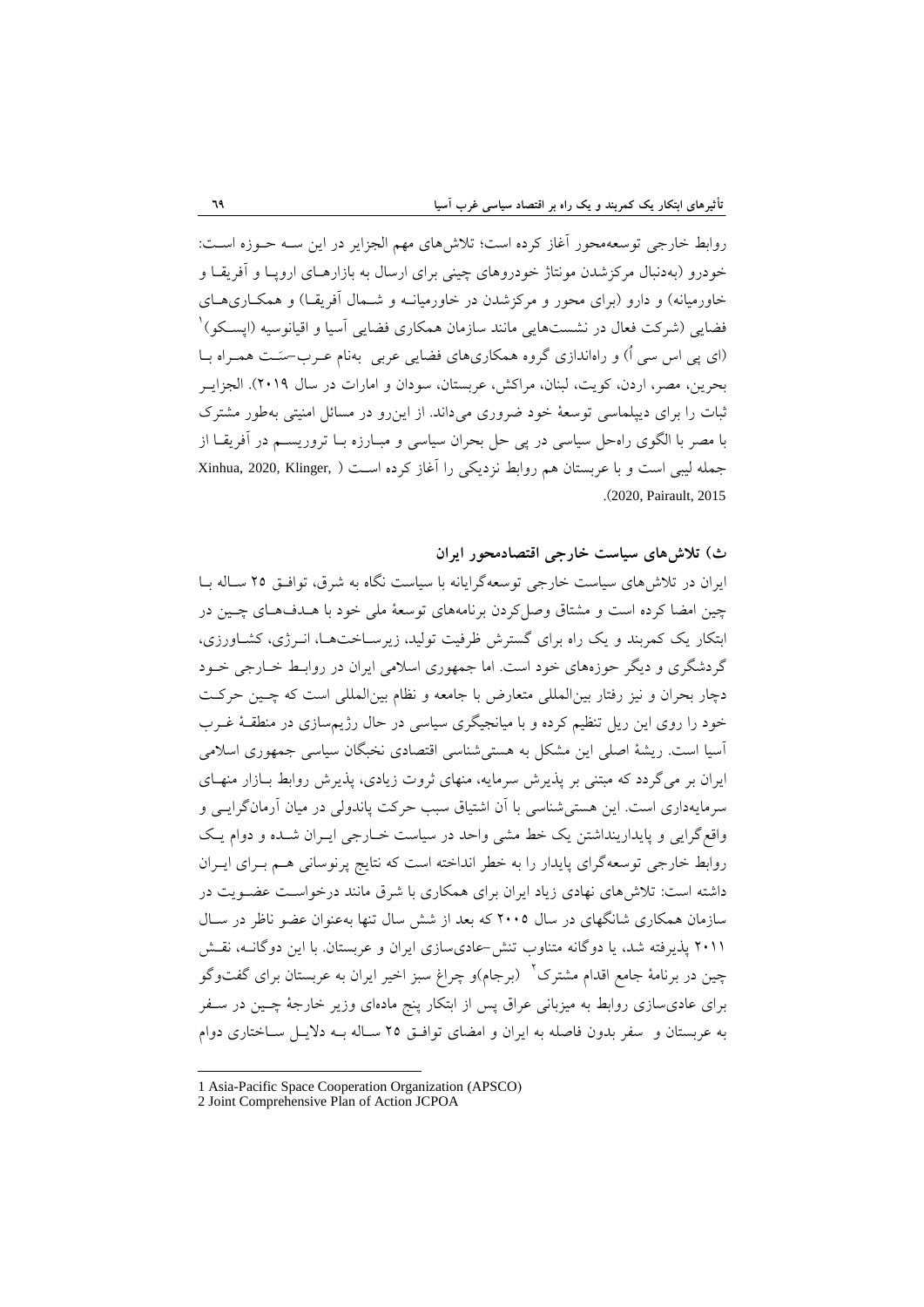چندانی در اجتماعیسازی رفتار بینالمللی منطقهای عربستان و ایران نهدارد ) & Rawashdeh-Al .)AL-Qatatsheh, 2017, Xuewen, 2016, Garlick & Havlová, 2020, Wang 2021

#### **نتيجه**

مسئلۀ این پژوهش چیستی و چگونگی کنش نظری و عملی رژیمی چین در غرب آسیا بود که در بخش کنش نظری رژیمی چین با روش تحلیل محتوا به مقولههای هشتگانه با جایــابی در سه طبقه رسیدیم: .1 هدف: با مقولههای نظم بینالمللی توسعهمحور مصلحانه )پاکس سینیکای توسعهمحور) و یکپارچگی جهانی؛ ۲. چـارچوب: بــا مقولـههــای قــانون«بــداری و نهادمنــدی، مشترک با منافع متقابل و سیالبودن راهبردی ۳. فرایند: بـا مقولـههـای همکـاری و همـاهنگی (فعالیت در نظام هماهنگ)، تقسیم کـار منطقـهای و تبـادلات مردمـی (دیپلماسـی عمـومی و فرهنگی). اکنون بر پایۀ این مقولهها میتوان گفت چین هرم قدرتیابی را با همان سـاختار امـا از قاعدۀ آن (وارونه) آغاز کرده است. همچنین چگونگی کنش رژیمی عملـی چـین در غـرب آسیا را هم بر پایۀ مدل علی فرایندهای اقتصادی برگرفته از نظریۀ رژیمهای بینالمللی کیوههان و نای با روش توصیفی- تحلیلی بررسی کردیم. یافتههای این بخش بـه عنوان پـژواک کـنش نظری رژیمی چین نشان میدهد که چین در سطح عملی بـهطـور روزافزونــی در حـال پیونــد سخت زیرساختها و پیوند نهرم قهوانین و اسهتانداردها، تعمیهق پیونهدهای تجهاری اقتصهادی، سرمایهگذاری، تقویت فناوریهای نوین در غرب آسیا است. البتهه رژیهم ههای بهین المللهی راه ابریشم نوین در غرب آسیا مراحل آغازین خود را به سر میبرد و هنوز در مرحلهۀ شهدن قهرار دارد. بنابراین نیازمند ارائۀ چشماندازی از آن هستیم.

#### **References**

- Adel Abdel Ghafar and Anna L. Jacobs (2020), "China in the Mediterranean: Implications of Expanding Sino-North Africa Relations", Available at: https://www.brookings.edu/research/beijing-calling-assessing-chinasgrowing-footprint-in-north-africa/
- Aghaei, Seyyed Davood & Ebrahim Taheri (2017), "Geo-economics Explanation of the Middle East and Central Asian Regional Order in the Global System", **Central Eurasia Studies**, Vol. 1, No. 2, pp. 255-270 [in Persian].
- Aghaei, Seyyed Davood & Ghahramani, Mohammad Javad (2020), "China's Orientation toward the Shanghai Cooperation Organization in the Light of its New Foreign Policy (from 2013 to 2018)", **Central Eurasia Studies**, Vol. 12, No. 2, pp. 291-307 [in Persian].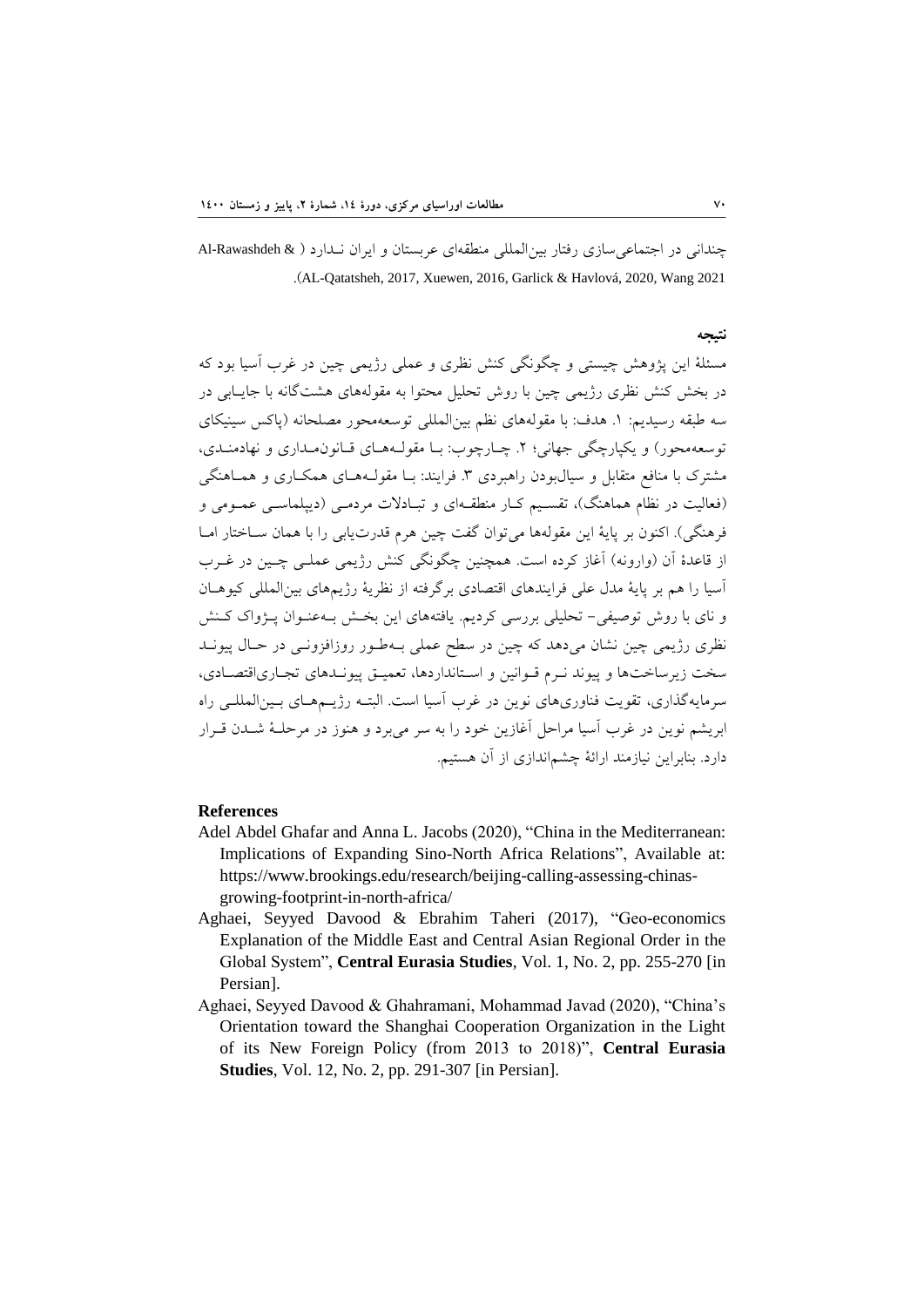- Burton, Guy (2019), "Given the Historical and Economic Importance of Algeria and Sudan to China, Beijing Will Be Watching the Current Protests Carefully", Available at: https://thediplomat.com/2019/03/whatprotests-in-algeria-and-sudan-mean-for-china/
- Chen J. (2018)," Strategic Synergy between Egypt "Vision 2030" and China's "Belt and Road" Initiative", Outlines of Global Transformations: Politics, Economics, Law, Vol. 11, No. 5, pp. 219–235. DOI: 10.23932/2542-0240-2018-11-5-219-235
- China's Arab Policy Paper (2016), "The Chinese government on Wednesday Issued its First Arab Policy Paper", Available at: https://www.fmprc.gov.cn/ mfa\_eng/zxxx\_662805/t1331683.shtml
- Del Panta, Gianni (2018)," China's Growing Economic Role in Algeria", Available at: https://www.resetdoc.org/story/chinas-growing-economicrole-algeria/
- der Merwe, Justinvan (2019), "The One Belt One Road Initiative: Reintegrating Africa and the Middle East into China's System of Accumulation", at the book is called: Mapping China's 'One Belt One Road' Initiative Edited by Li Xing, Palgrave Macmillan, ISBN: 978-3- 319-92200-3
- Fallahi, Ehsan and Nozar Shafiee (2021), "Assessment of China's Strategy in South Caucasus", **Central Eurasia Studies**, Vol. 13, No. 2, pp. 325- 708 [in Persian].
- Fulton, Jonathan a (2020), "Domestic Politics as Fuel for China's Maritime Silk Road Initiative: The Case of the Gulf Monarchies", DOI: 10.1080/10670564. 2019.1637566
- Fulton, Jonathan b, (2020). "Situating Saudi Arabia in China's Belt and Road Initiative", **Asian Politics & Policy,** Vol. 12, No.3, pp. 1–22, Wiley Periodicals, DOI:10.1111/aspp.12549
- Garlick, Jeremy & Radka Havlová (2020), "The Dragon Dithers: Assessin the Cautious Implementation of China's Belt and Road Initiative in Iran", DOI: 10.1080/15387216.2020.1822197
- Ghazi-Shariat-Panahi, Abolfazl, (1997), **Principles of Political Science**, Tehran, Dadgostar Publishing.
- Hamilton, John, Tee, SingWhat, Forbes, Linda (2018). "China's BRI Expansion Approach: Culture", Available at: http://www.hk5sa.com/icit/ 4-4~Aus-Linda.pdf
- Harvey, David (2018), "David Harvey's Response to John Smith on Imperialism", Available at: https://urpe.wordpress.com/2018/02/23/ david-harveys-response-to-john-smith-on-imperialism/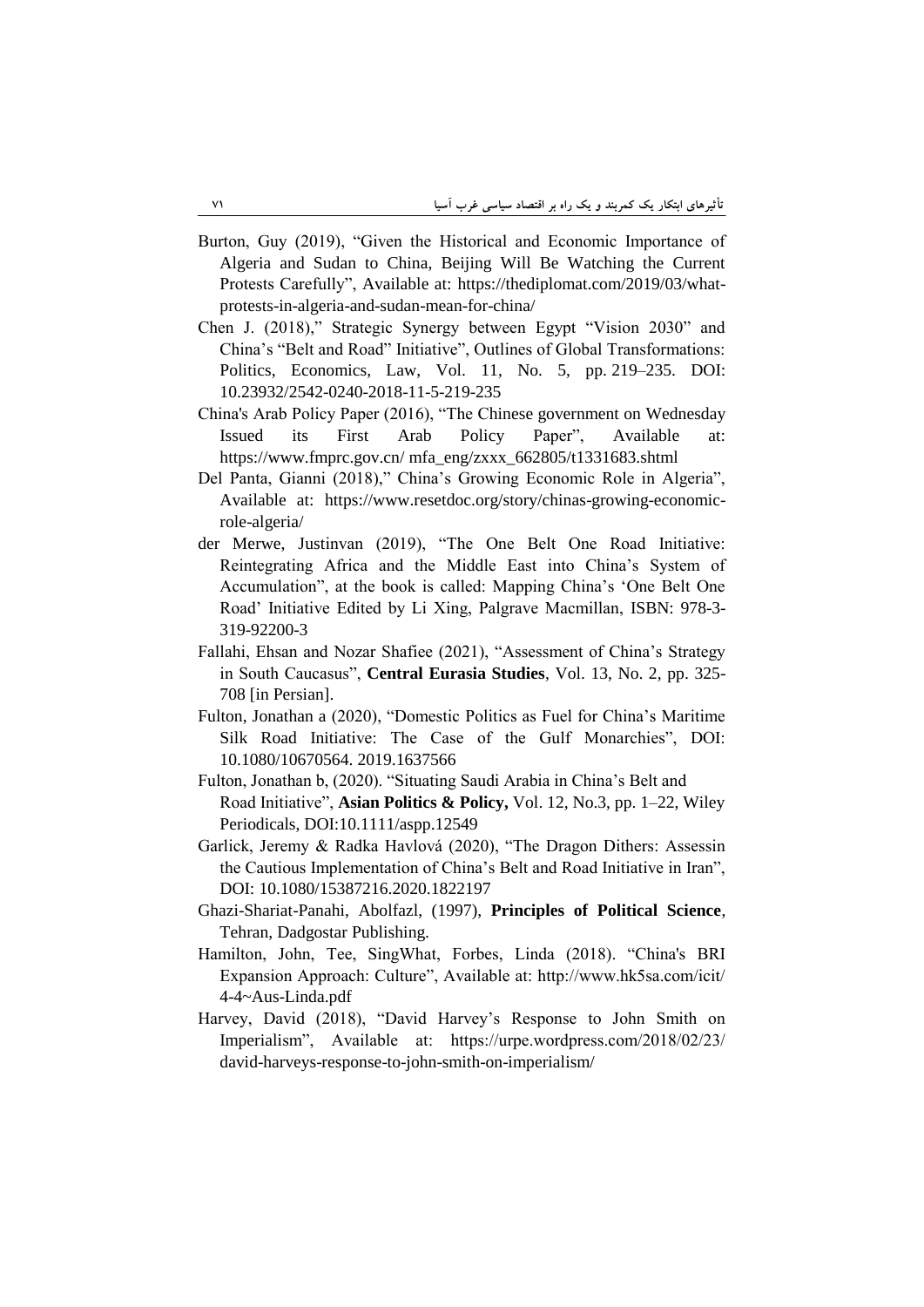- Kaczmarek, Filip (2019), "African Dimesion of the Belt and Road Initiative", DOI:10.14746/ps.2019.1.10
- Karam, joyce (2018), "UAE Names Khaldoon Al Mubarak First Presidential Envoy to China", Available at: https://www.thenationalnews.com/uae/ government/uae-names-khaldoon-al-mubarak-first-presidential-envoy-tochina-1.782350
- Keohane, Robert O., Joseph S. Nye (2012), "**Power and Interdependence**", Fourth Edition, Longman classics in political science is an imprint of pearson.
- Klinger, Julie Michelle. (2020), "China, Africa, and the Rest: Recent Trends in Space Science, Technology, and Satellite Development", Available at: http://www.sais-cari.org/publications.
- Momeni Rad, Akbar and others (2013). "Qualitative Content Analysis in Research Procedure: Nature, Stages and Validity of Results", **Educational Measurement Quarterly**, No. 14, Fourth Year, [in Persian].
- Morsy, Ahmed Fouad Ibrahim (2019). "The Impact of the "Belt and Road Initiative": in: Egypt's Economy and Foreign Policy", Available at: https://dcollection.snu.ac.kr/public\_resource/pdf/000000156312\_202110 01194849.pdf
- Nye, Joseph, Jr. (2013), "Work With China, Don't Contain It", Available at: https://www.nytimes.com/2013/01/26/opinion/work-with-china-dontcontain-it.html Partnership between Algeria and China Accelerates Economic Growth and Infrastructure Expansion | Algeria 2018 | Oxford Business Group
- Pairault, Thierry (2015), "China's Economic Presence in Algeria", Available at: https://halshs.archives-ouvertes.fr/UMR-CCJ. 2015. <halshs-01116295>
- Refinitiv BRI database, (2020), "Egypt and China: Closer Economic Ties", Available at:  $\alpha$

https://www.refinitiv.com/content/dam/marketing/en\_us/documents/repor ts/refinitiv-zawya-belt-and-road-initiative-report-2019.pdf

- Salarzadeh Amiri, Nader (1969). "Content Analysis in Social Sciences and Humanities", **Allameh Tabatabaei University** [in Persian].
- Shannon S. (2005), "Three Approaches to Qualitative Content Analysis. Qualitative Health Research", DOI: 10.1177/1049732305276687

Sheng, Andrew (2017), "OBOR and EuroAsia's New Great Game", Available at: https://doi.org/10.1177/0009445517696642